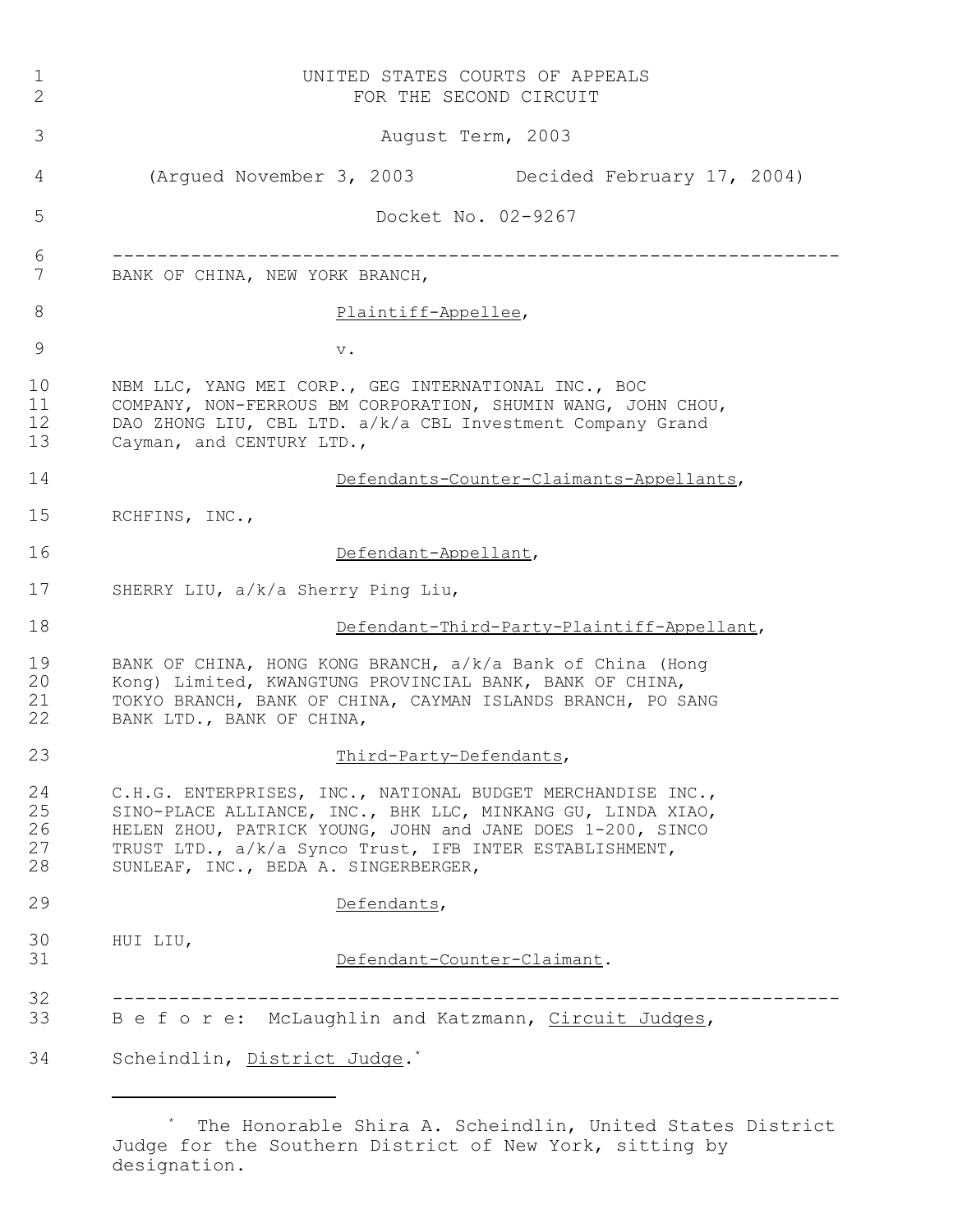| $\mathbf{1}$                           | Defendants-Counter-Claimants-Appellants and Defendant-                                                                                                                                                                                                 |
|----------------------------------------|--------------------------------------------------------------------------------------------------------------------------------------------------------------------------------------------------------------------------------------------------------|
| 2                                      | Appellant appeal from a judgment entered after a jury trial in                                                                                                                                                                                         |
| 3                                      | the United States District Court for the Southern District of New                                                                                                                                                                                      |
| 4                                      | York, Chin, J., in favor of Plaintiff-Appellee. Finding that the                                                                                                                                                                                       |
| 5                                      | defendants breached contracts with plaintiff, and committed fraud                                                                                                                                                                                      |
| 6                                      | against plaintiff, the jury awarded \$35.4 million in compensatory                                                                                                                                                                                     |
| 7                                      | damages and a total of \$96.4 million in punitive damages. The                                                                                                                                                                                         |
| 8                                      | district judge trebled the compensatory damages pursuant to                                                                                                                                                                                            |
| 9                                      | section 1964 (c) of the Racketeer Influenced and Corrupt                                                                                                                                                                                               |
| 10                                     | Organizations Act, and entered judgment for plaintiff in the                                                                                                                                                                                           |
| 11                                     | amount of \$106,361,504.40. By unpublished summary order issued                                                                                                                                                                                        |
| 12                                     | today, we have addressed all but two of appellants' arguments.                                                                                                                                                                                         |
| 13                                     | We write to address the remaining two arguments, and now vacate                                                                                                                                                                                        |
| 14                                     | the judgment and remand.                                                                                                                                                                                                                               |
| 15<br>16<br>17<br>18<br>19             | RICHARD D. WILLSTATTER, Green &<br>Willstatter, White Plains, NY, for<br>Appellants John Chou, Sherry Liu,<br>NBM LLC, Non-Ferrous BM Corp., Yang<br>Mei Corp., and RCHFINS Inc.                                                                       |
| 20<br>21<br>22<br>23<br>24<br>25<br>26 | JOSHUA L. DRATEL and MARSHALL A. MINTZ,<br>Joshua L. Dratel P.C., New York<br>City, for Appellants Shumin Wang,<br>Dao Zhong Liu, GEG International,<br>Inc., BOC Company, CBL Ltd., a/k/a<br>CBL Investment Company Grand<br>Cayman, and Century Ltd. |
| 27<br>28<br>29                         | RICHARD A. DePALMA and KATHRYN M. RYAN,<br>Coudert Brothers L.L.P., New York<br>City, for Appellee.                                                                                                                                                    |

SCHEINDLIN, District Judge:

NBM LLC, Yang Mei Corporation, GEG International,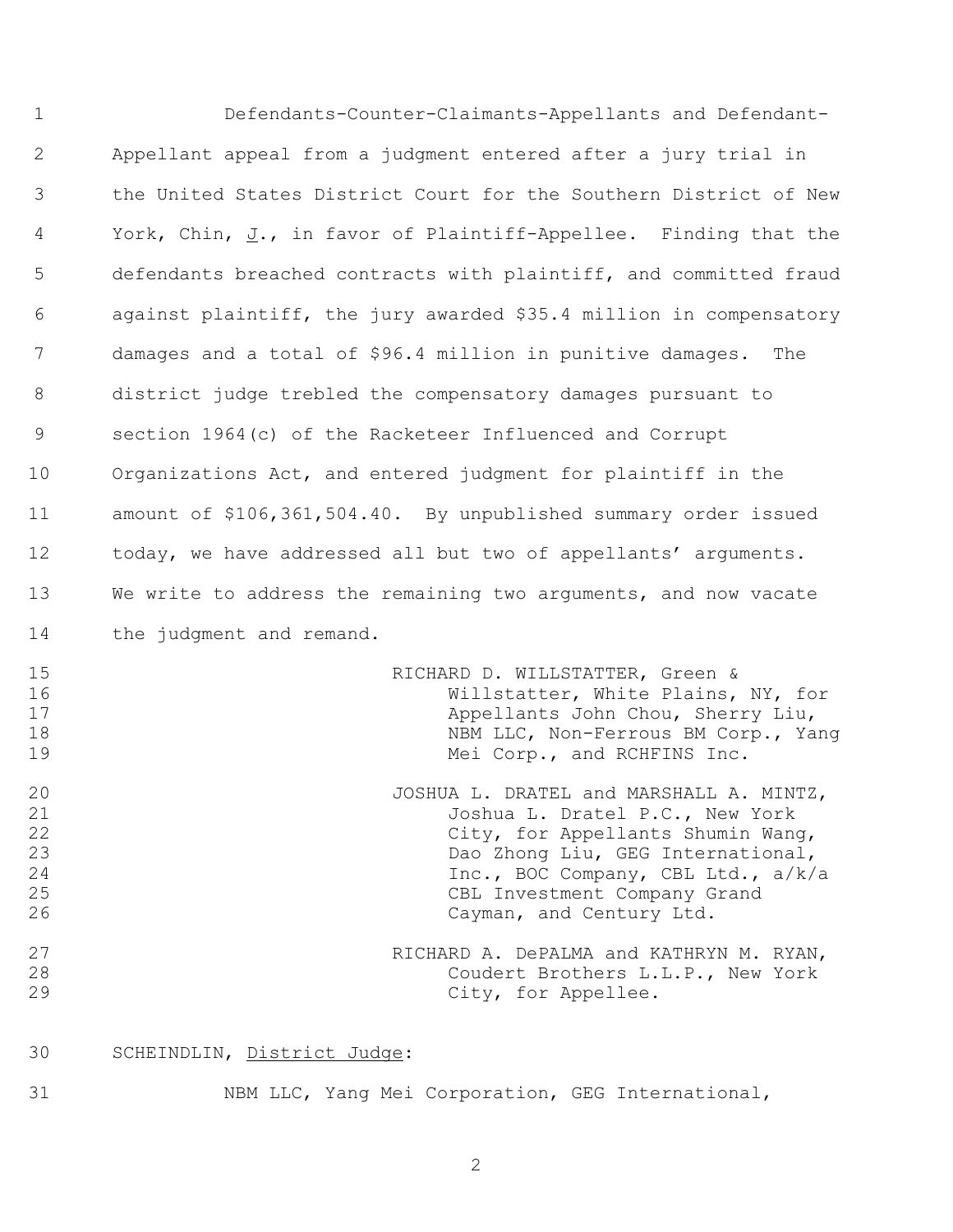Incorporated, BOC Company, Non-Ferrous BM Corporation, Shumin Wang, John Chou, Dao Zhong Liu, CBL Limited, Century Limited, RCHFINS Incorporated, and Sherry Liu ("Appellants") appeal from a decision of the United States District Court for the Southern 5 District of New York (Denny Chin, Judge) denying them judgment as a matter of law following a jury verdict entered in favor of Bank of China, New York Branch. Bank of China alleged that Appellants, together with numerous non-appealing defendants, engaged in a scheme to defraud the Bank out of millions of dollars.

11 At trial, the jury found that all defendants were unjustly enriched at Bank of China's expense, committed fraud against Bank of China, and violated section 1962(d) of the Racketeer Influenced and Corrupt Organizations Act ("RICO"). The jury further found that defendants NBM LLC and Yang Mei Corporation breached loan agreements with Bank of China, that non-appealing defendant Patrick Young breached his fiduciary duties to the Bank, that defendants John Chou, Sherry Liu, NBM LLC, Yang Mei Corporation, BOC Company, and RCHFINS aided and abetted Young in breaching his fiduciary duties, and that defendants John Chou, Sherry Liu, NBM LLC, Yang Mei Corporation, 22 GEG International, BOC Company, CBL Limited, Century Limited, and RCHFINS violated section 1962(c) of RICO. The jury awarded approximately \$132 million to Bank of China, including \$35.4 million in compensatory damages and a total of \$96.4 million in punitive damages.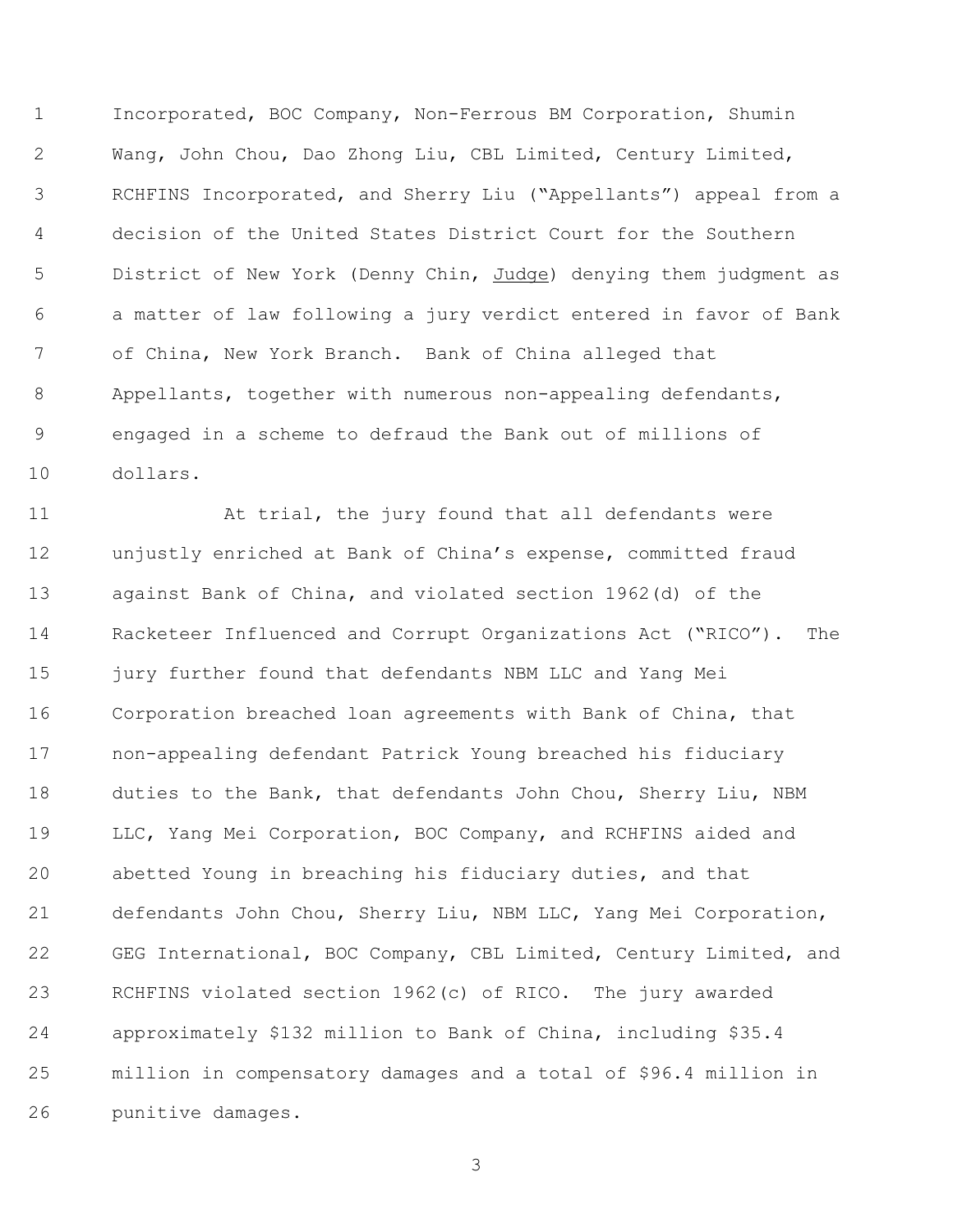On September 11, 2002, Judge Chin denied defendants' 2 motion to set aside the verdict. See Bank of China, New York 3 Branch v. NBM, LLC, No. 01 Civ. 0815, 2002 WL 31027551 (S.D.N.Y. Sept. 11, 2002). On September 13, 2002, the District Court entered judgment in favor of Bank of China, against NBM, Yang Mei, RCHFINS, John Chou, Sherry Liu, GEG, BOC, CBL, Century, Shumin Wang, Dao Zhong Liu, Helen Zhou, Hui Liu, Patrick Young, National Budget, CHG, BHK, Sino-Place, and Sunleaf, jointly and severally, in the amount of \$106,361,504.40. This amount equaled \$35,453,834.80 in compensatory damages, trebled pursuant to 11 section  $1964(c)$  of RICO.<sup>1</sup> Appellants now appeal, arguing that the District Court committed various errors that deprived the defendants of a fair trial.

## **I. BACKGROUND**

 Bank of China alleged that the defendants defaulted on their loan obligations and perpetrated a massive fraud on Bank of China, beginning in 1991 and continuing until mid-2000. In sum, Bank of China claimed that various defendants borrowed huge sums from the Bank through false and misleading representations, and in many cases, forged documents. In violation of representations and contractual undertakings, the borrowed funds were converted into different currencies and transferred into accounts held by

<sup>&</sup>lt;sup>1</sup> In its Memorandum and Order dated September 10, 2002, the District Court explained that this was the maximum amount the plaintiff could recover on any of the causes of action because the plaintiff could not recover both punitive damages, and treble damages.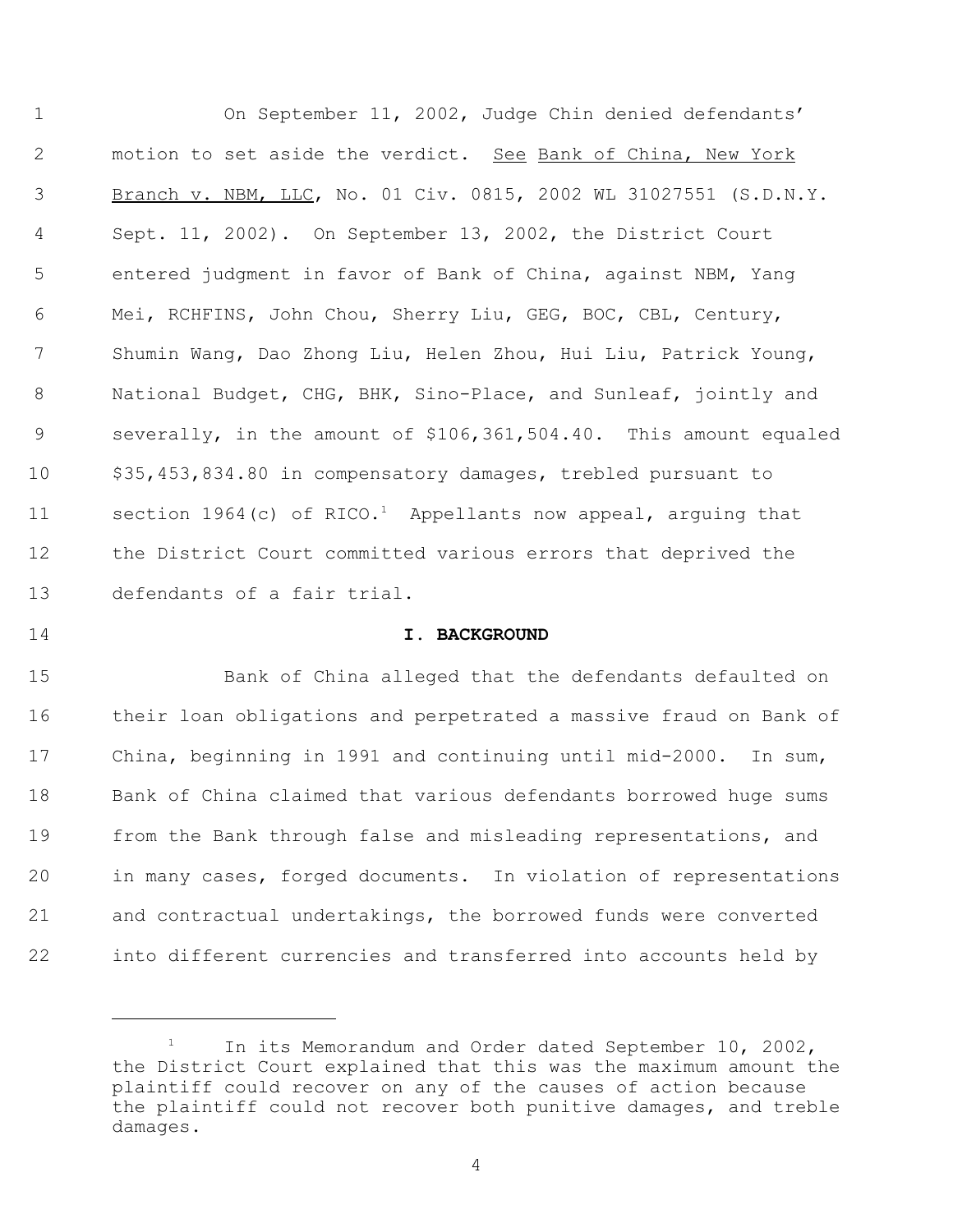other defendants, which were represented to the Bank to be 2 independent businesses; in fact, the "third-party businesses" were controlled by the borrowing defendants. The borrowed funds were then falsely represented to Bank of China to be "trade debt" owed to the borrowing defendants, thus creating the illusion that the borrowing defendants and the "third-party businesses" were thriving businesses with sufficient cash flows to sustain the borrowing limits approved by the Bank. The borrowed funds were also disguised as "collateral" for further loans, creating further indebtedness to the Bank. Finally, additional monies were drawn down against letters of credit issued under the increased credit facilities by the presentation of false and forged documents for non-existent transactions. The success of 14 the fraud was dependent, in part, on bribes paid to defendant Patrick Young, then a deputy manager at Bank of China who handled defendants' transactions with the Bank.

## **II. DISCUSSION**

 Appellants argue that there was insufficient evidence to support the jury's verdict, and that the District Court committed numerous errors constituting abuses of discretion, thereby depriving the defendants of a fair trial. We conclude that two of Appellants' arguments are meritorious, and address each of those arguments in turn.

**A. Jury Instructions**

 On the last day of trial, defendants requested that the Court instruct the jury that if senior Bank management knew of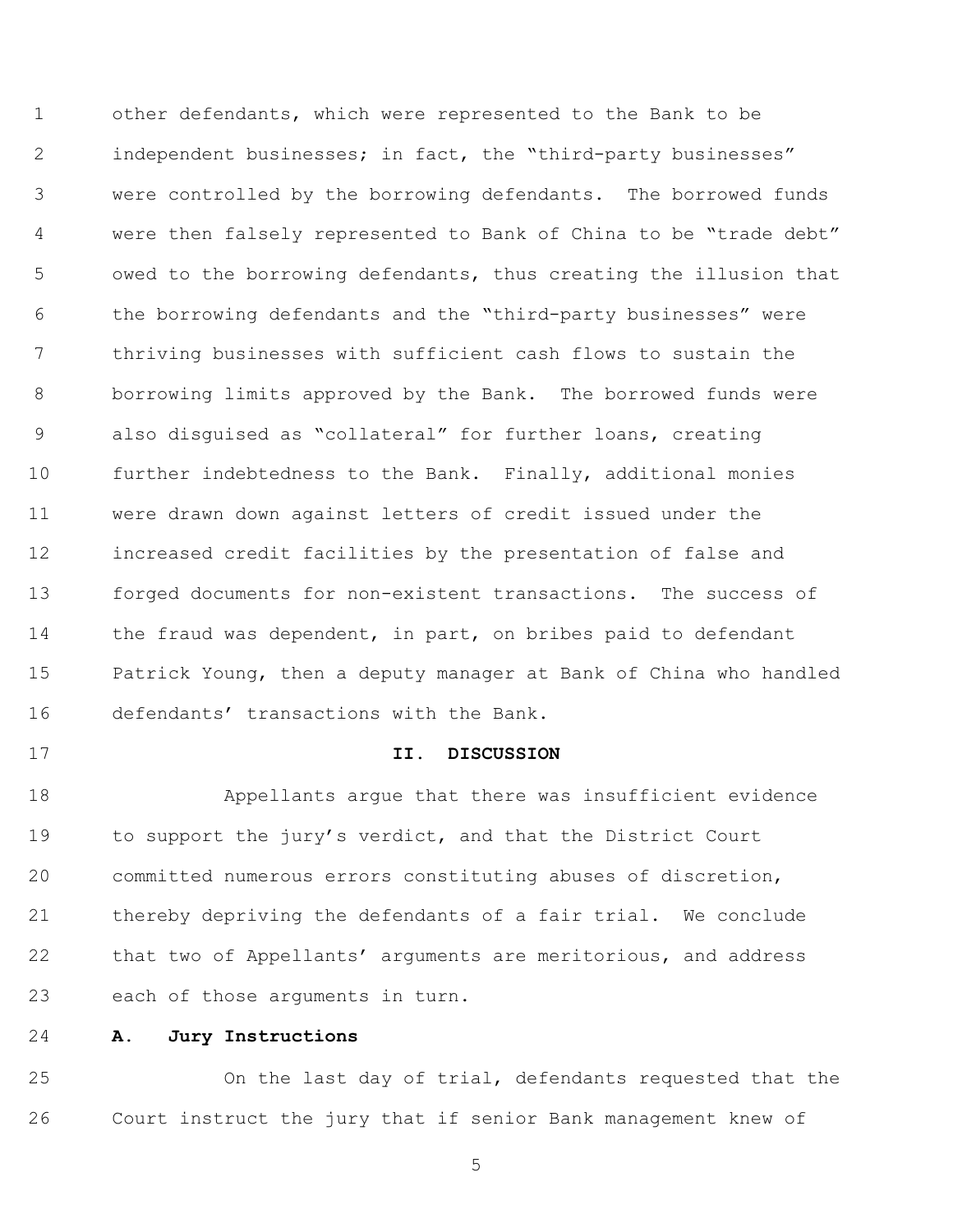defendants' activities, that knowledge must be imputed to the Bank. As a result of its own research, the District Court concluded that defendants' proposed instruction misstated the law, and that the law was, in fact, the opposite of defendants' 5 proposition. In so finding, the District Court relied on United States v. Rackley, 986 F.2d 1357, 1361 (10th Cir. 1993) (upholding bank fraud conviction where the owner and director of 8 the bank knew of the fraudulent activity); United States v. Weiss, 752 F.2d 777, 783-84 (2d Cir. 1985) (upholding mail fraud conviction where the defendant argued that the illegal scheme was 11 "Presumptively used for the benefit of the corporation"); United States v. Yarmoluk, 993 F. Supp. 206, 209 (S.D.N.Y. 1998) ("[A]n institution may be defrauded even if its employees allow or participate in the fraudulent practices."). The District Court noted that it relied on criminal cases rather than civil cases, but found this distinction irrelevant because there is no difference between criminal bank fraud and bank fraud as a 18 predicate act in a civil RICO claim. See Trial Transcript ("Tr." at 1744-45). The District Court also observed that general agency law would not support the defendants' proposed instruction because it is well established that when an agent acts adversely to its principal, the agent's actions are not imputed to the 23 principal. See Wight v. BankAmerica Corp., 219 F.3d 79, 87 (2d Cir. 2000).

 The District Court therefore instructed the jury as follows: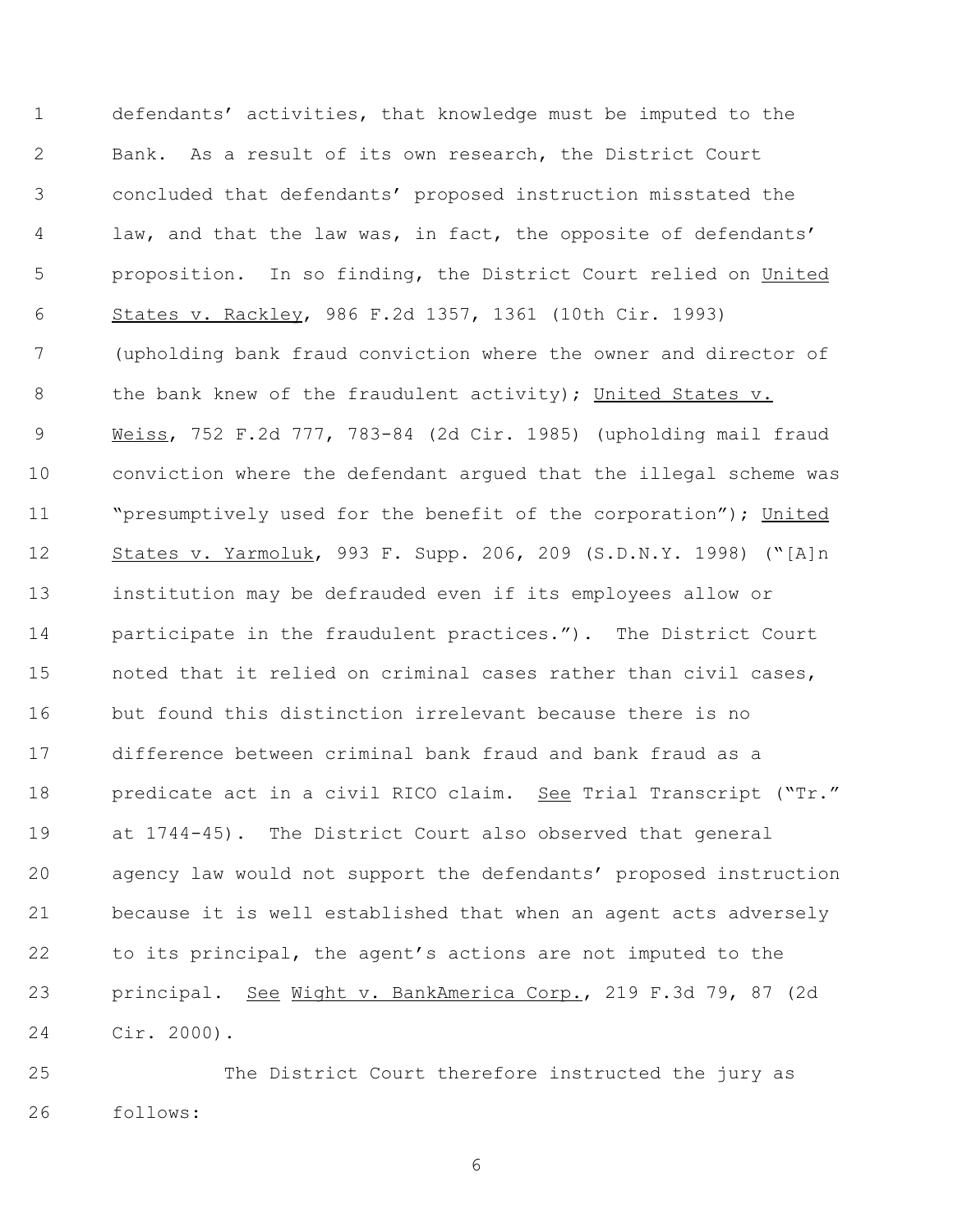1 [T]he bank is also an entity, a financial<br>2 institution, as opposed to an individual, and it 2 institution, as opposed to an individual, and it<br>3 also must act through natural persons as its agents also must act through natural persons as its agents 4 and employees. Now, certain defendants have argued<br>5 that certain agents and employees of the bank knew 5 that certain agents and employees of the bank knew<br>6 6 the true nature of the transactions in question. 6 of the true nature of the transactions in question,<br>7 and that therefore the bank could not have been the 7 and that therefore the bank could not have been the<br>8 bictim of fraud. I instruct you that an victim of fraud. I instruct you that an 9 institution may be defrauded, even if its agents 10 and employees permitted or participated in the 11 fraud. Where a financial institution is defrauded 12 by an outsider working with agents and employees of 13 that institution, it is the institution, not its<br>14 agents or employees, that is the victim of the agents or employees, that is the victim of the 15 fraud. Accordingly, even if certain officers of 16 the bank knew the true nature of the transactions, 17 the bank nevertheless could have been defrauded. 18 It is up to you, of course, to determine whether 19 the bank has proven fraud by clear and convincing 20 evidence.<sup>2</sup>

21 Tr. at 1872.

 Appellants maintain that this instruction was erroneous because it relieved the Bank of its burden of proving reliance. Specifically, Appellants argue that the instruction precluded the jury from considering their defense that the actions complained of were sanctioned and authorized by the Bank's officers, and that therefore the Bank could not have detrimentally relied on any of the defendants' representations.

# 29 **1. Standard of Review**

30 "A jury instruction is erroneous if it misleads the 31 jury as to the correct legal standard or does not adequately 32 inform the jury on the law." Anderson v. Branen, 17 F.3d 552,

Although the District Court derived this instruction from criminal bank fraud law, the Court gave the instruction to the jury in the context of the common law fraud instruction rather than the civil RICO bank fraud instruction.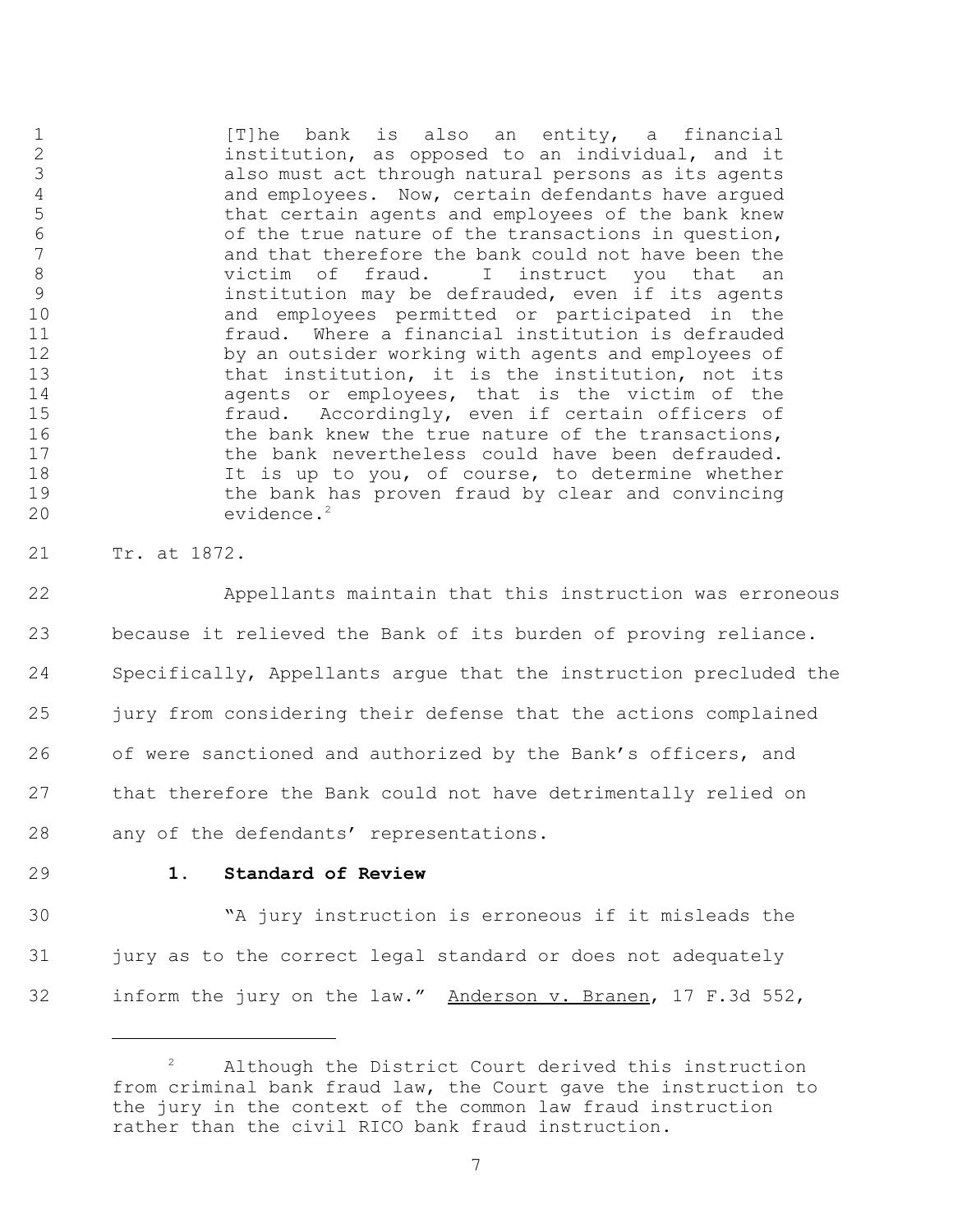556 (2d Cir. 1994). "An instruction must [] allow the jury to 2 adequately assess evidence relied on by a party." District Council 37, Am. Fed'n of State, County & Mun. Employees, AFL-CIO v. New York City Dep't of Parks and Recreation, 113 F.3d 347, 355 (2d Cir. 1997) (citing Carvel Corp. v. Diversified Mgmt. Group, 930 F.2d 228, 231-32 (2d Cir. 1991)). "An erroneous instruction requires a new trial unless the error is harmless. An error is harmless only if the court is convinced that the error did not influence the jury's verdict. If an instruction improperly directs the jury on whether the plaintiff has satisfied her burden of proof, it is not harmless error because it goes 12 directly to the plaintiff's claim, and a new trial is warranted." Gordon v. New York City Bd. of Educ., 232 F.3d 111, 115-16 (2d Cir. 2000) (citations and quotation marks omitted); see also Girden v. Sandals Int'l, 262 F.3d 195, 203 (2d Cir. 2001) ("A new trial is required if, considering the instruction as a whole, the cited errors were not harmless, but in fact prejudiced the objecting party."). Therefore, we will reverse a judgment because of an error in the jury instructions if the charge given was incorrect and did not sufficiently cover the "essential 21 issues." Carvel, 930 F.2d at 231. See also Plagianos v. Am. Airlines, Inc., 912 F.2d 57, 59 (2d Cir. 1990) (when jury instructions, "taken as a whole," give the jury "a misleading impression or inadequate understanding of the law, a new trial is warranted"). We review de novo a district court's jury instructions. Anderson, 17 F.3d at 556.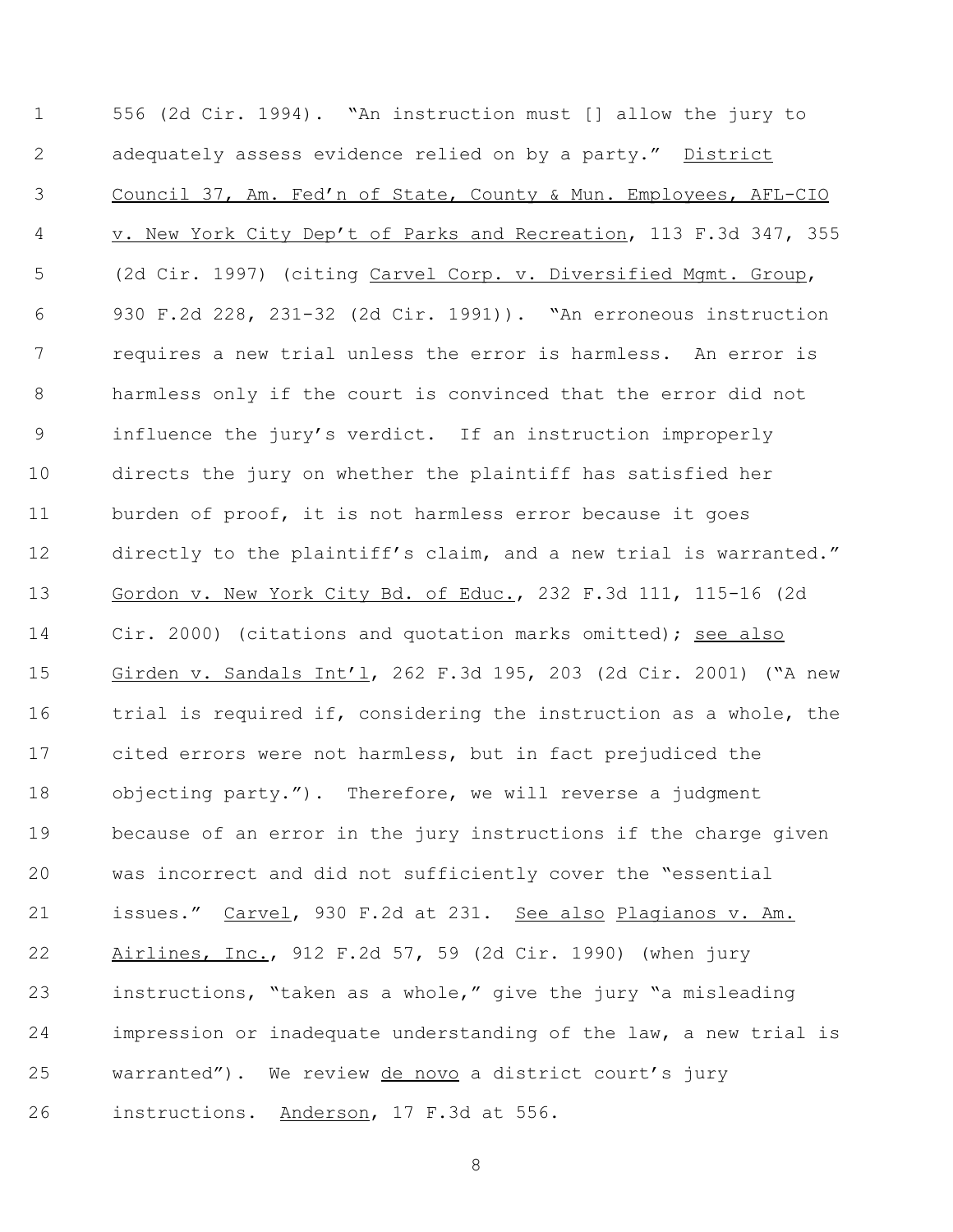# **2. Civil RICO Plaintiffs Alleging Fraud As Predicate Acts Must Establish Reliance**

 The civil RICO statute, 18 U.S.C. § 1964(c), specifies that "[a]ny person injured . . . by reason of a violation of [§ 5 1962] may sue therefor . . . and . . . recover threefold the damages he sustains." In Holmes v. Sec. Inv. Prot. Corp., 503 U.S. 258 (1992), the Supreme Court held that the "by reason of" language in section 1964(c) means that in order to prevail on a civil RICO claim, the plaintiff must show that the defendant's violation was the "proximate cause" of the plaintiff's injury. 11 See id. at 268. It is well established in this Circuit that where mail fraud is the predicate act for a civil RICO claim, the proximate cause element articulated in Holmes requires the 14 plaintiff to show "reasonable reliance." In Metromedia Co. v. Fugazy, 983 F.2d 350 (2d Cir. 1992), decided after Holmes, we noted that, "[i]n the context of an alleged RICO predicate act of mail fraud, we have stated that to establish the required causal connection, the plaintiff was required to demonstrate that the 19 defendant's misrepresentations were relied on." Id. at 368 (citations omitted).

 Several of our sister Circuits have concluded that where common law, wire or securities fraud are the predicate acts for a civil RICO action, the plaintiff must establish "reasonable 24 reliance." See Summit Props. Inc. v. Hoechst Celanese Corp., 214 F.3d 556, 562 (5th Cir. 2000) ("when civil RICO damages are sought for injuries resulting from fraud, a general requirement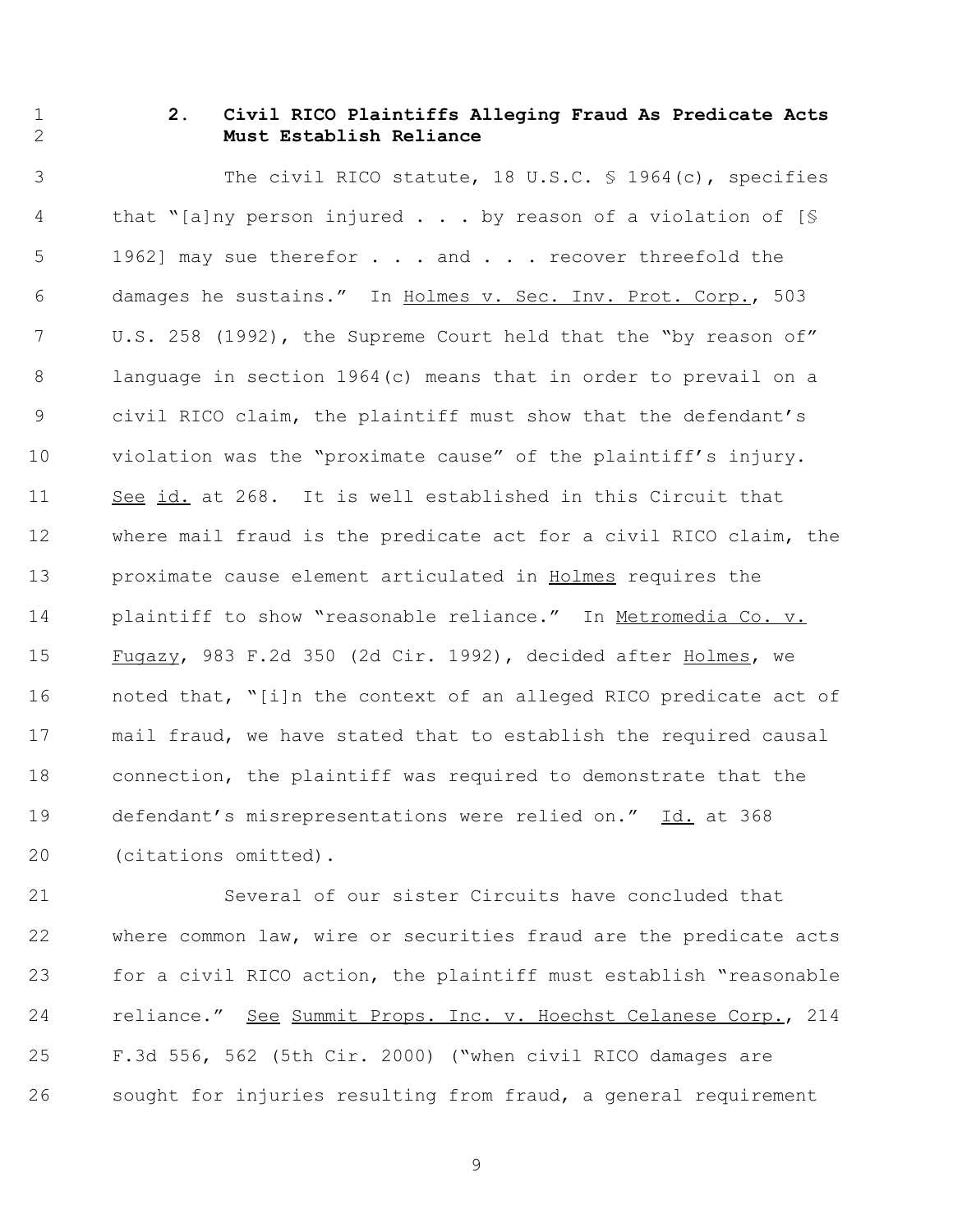of reliance by the plaintiff is a commonsense liability 2 limitation"); Appletree Square I, Ltd. P'ship v. W.R. Grace & Co., 29 F.3d 1283, 1286 (8th Cir. 1994) ("In order to establish injury to business or property 'by reason of' a predicate act of mail or wire fraud, a plaintiff must establish detrimental reliance on the alleged fraudulent acts."); Caviness v. Derand Res. Corp., 983 F.2d 1295, 1305 (4th Cir. 1993) ("claim under 8 [civil] RICO requires both reliance and damage proximately caused 9 by the violation").<sup>3</sup> However, neither this Circuit, nor any other Circuit or district court, has explicitly addressed whether the plaintiff must show "reasonable reliance" where the predicate

<sup>&</sup>lt;sup>3</sup> In crafting jury instructions, many district courts rely on Modern Federal Jury Instructions. See Leonard B. Sand, et al., Modern Federal Jury Instructions (2003). Yet, despite Holmes and the trend among the Circuits interpreting Holmes to require a showing of "reasonable reliance" in civil RICO actions predicated on fraud, Modern Federal Jury Instructions does not address Holmes or its progeny. See id. ch. 84. Instead, the introductory section on civil RICO in Modern Federal Jury Instructions merely notes that section 1964(c) permits persons injured by violations of section 1962 of Title 18 to bring a civil action. See id. ch. 84.01. The treatise goes on to provide model instructions for civil actions predicated on sections  $1962(a) - (d)$ ; none of these model instructions address section 1964(c) or its requirements. Because the Holmes "proximate cause" requirement is derived from section 1964(c), not section 1962, courts relying exclusively on the current edition of Modern Federal Jury Instructions will fail to instruct juries with respect to the "proximate cause" requirement. Though this failure may not always constitute reversible error, see, e.g., Metromedia, 983 F.2d at 368 (noting that "it would have been preferable to have included an instruction that informed the jury of the relationship between causation and reliance," but declining to reverse the jury verdict because there was substantial evidence in the record that the plaintiff relied on the defendant's representations), it would be wise for district courts to include a charge requiring a plaintiff to prove that she reasonably relied to her detriment on the defendant's fraudulent acts or omissions.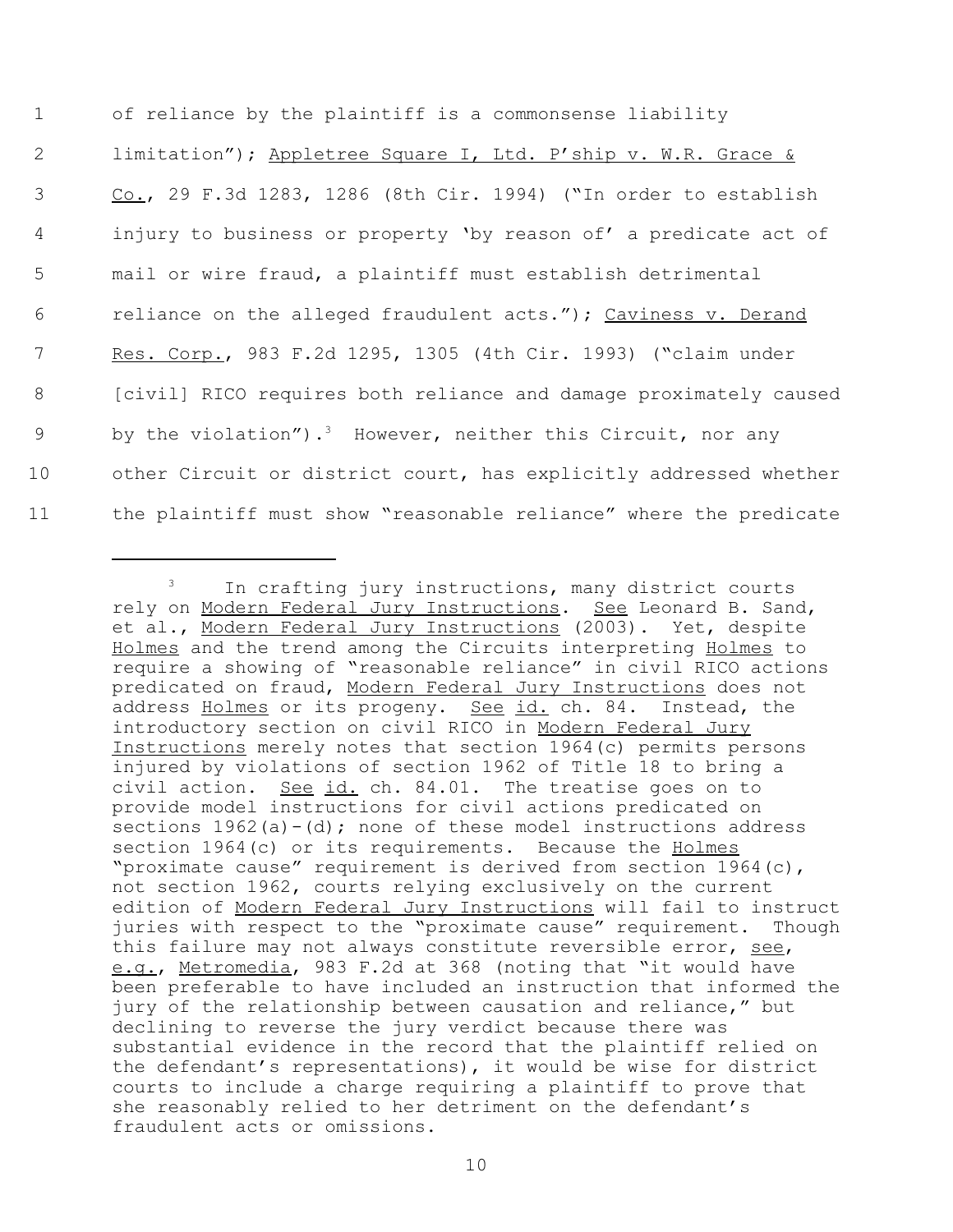1 act alleged is bank fraud. $4$ 

 Bank fraud is a somewhat different type of fraud than common law, securities, mail and wire fraud because the bank fraud statute was designed to protect the integrity of the 5 federally insured banking system. See Rackley, 986 F.2d at 1361 ("Section 1344 was intended to reach a wide range of fraudulent activity that undermines the integrity of the federal banking 8 system." (citations omitted)); see also S. Rep. No. 98-225, at 9 377 (1983) reprinted in 1984 U.S.C.C.A.N. 3182, 3517 (section 1344 was "designed to provide an effective vehicle for the prosecution of frauds in which the victims are financial institutions that are federally created, controlled, or insured."). However, the fact that the criminal bank fraud statute serves to protect the federal banking system does not 15 affect the **Holmes** "proximate cause" requirement: plaintiffs who bring civil actions pursuant to section 1964(c) are required to establish that the defendants' actions were the proximate cause of plaintiffs' injuries regardless of whether the predicate act

18 U.S.C. § 1344.

<sup>&</sup>lt;sup>4</sup> The bank fraud statute provides:

Whoever knowingly executes, or attempts to execute, a scheme or artifice-- (1) to defraud a financial institution; or (2) to obtain any of the moneys, funds, credits, assets, securities, or other property owned by, or under the custody or control of, a financial institution, by means of false or fraudulent pretenses, representations, or promises; shall be fined not more than \$1,000,000 or imprisoned not more than 30 years, or both.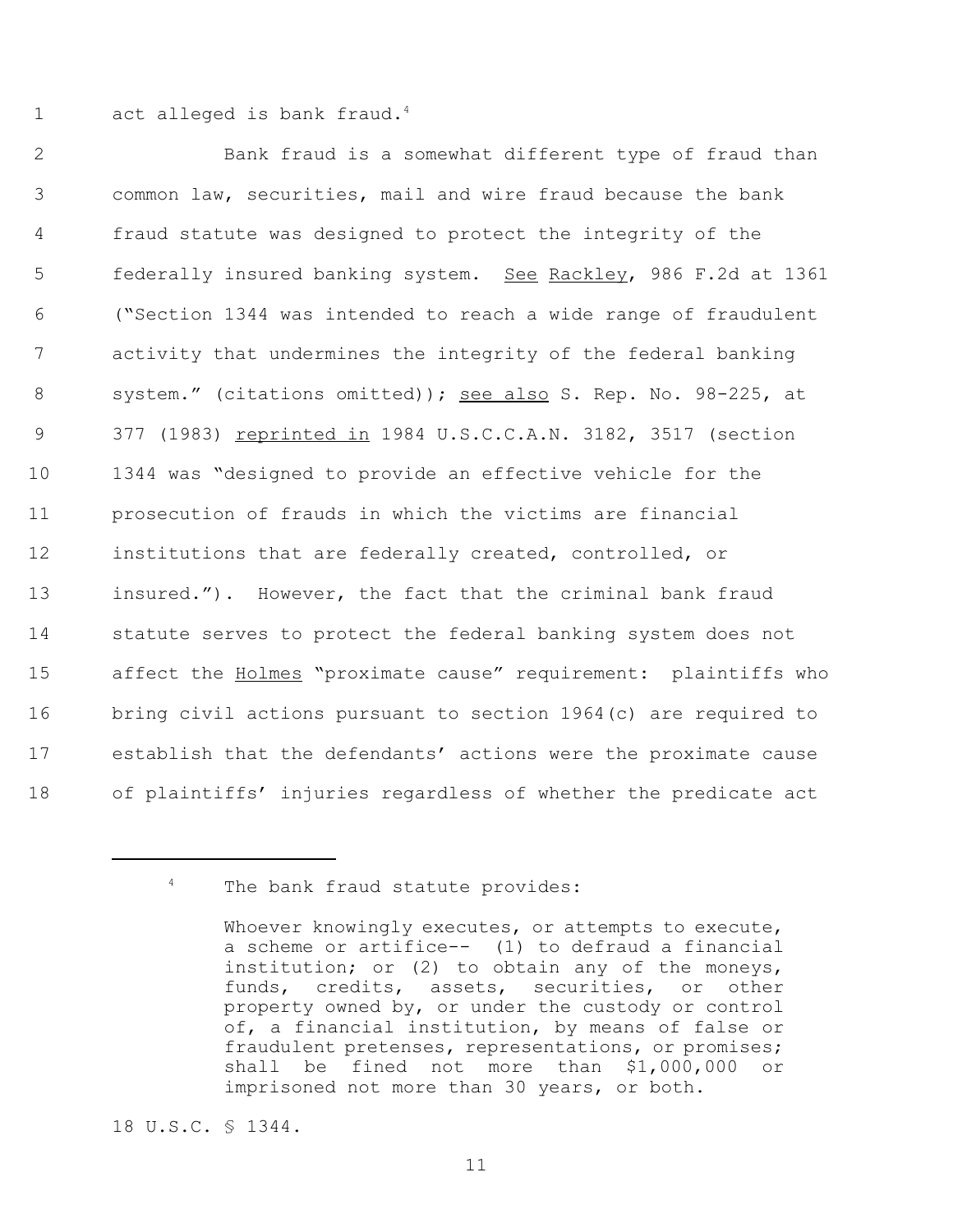alleged is bank fraud or some other conduct defined as a RICO predicate act in section 1961(a) of Title 18 of the United States 3 Code. This result is perfectly reasonable. Unlike a criminal bank fraud prosecution, which serves to protect the integrity of 5 the federally insured banks, a civil RICO action predicated on bank fraud is intended to compensate the plaintiff-victim for its losses. If the plaintiff-victim cannot establish that the defendants' actions caused the losses, no recovery is appropriate or warranted.

 We therefore now hold that in order to prevail in a civil RICO action predicated on any type of fraud, including bank fraud, the plaintiff must establish "reasonable reliance" on the defendants' purported misrepresentations or omissions. Thus, Bank of China was required to prove that it reasonably relied on defendants' purported misrepresentations -- i.e., the representations that the defendants made to the Bank in order to obtain the loans.

# **3. The Jury Instructions Were Erroneous**

 The District Court's instruction to the jury that a bank may be defrauded regardless of whether its officers and employees are aware of, and participate in the fraud, was derived from criminal bank fraud case law. This was error. There is a conceptual difference between criminal bank fraud and bank fraud as a predicate for a civil RICO action. In a criminal bank fraud prosecution, the Government need not prove that any individual or institution relied on the defendant's purported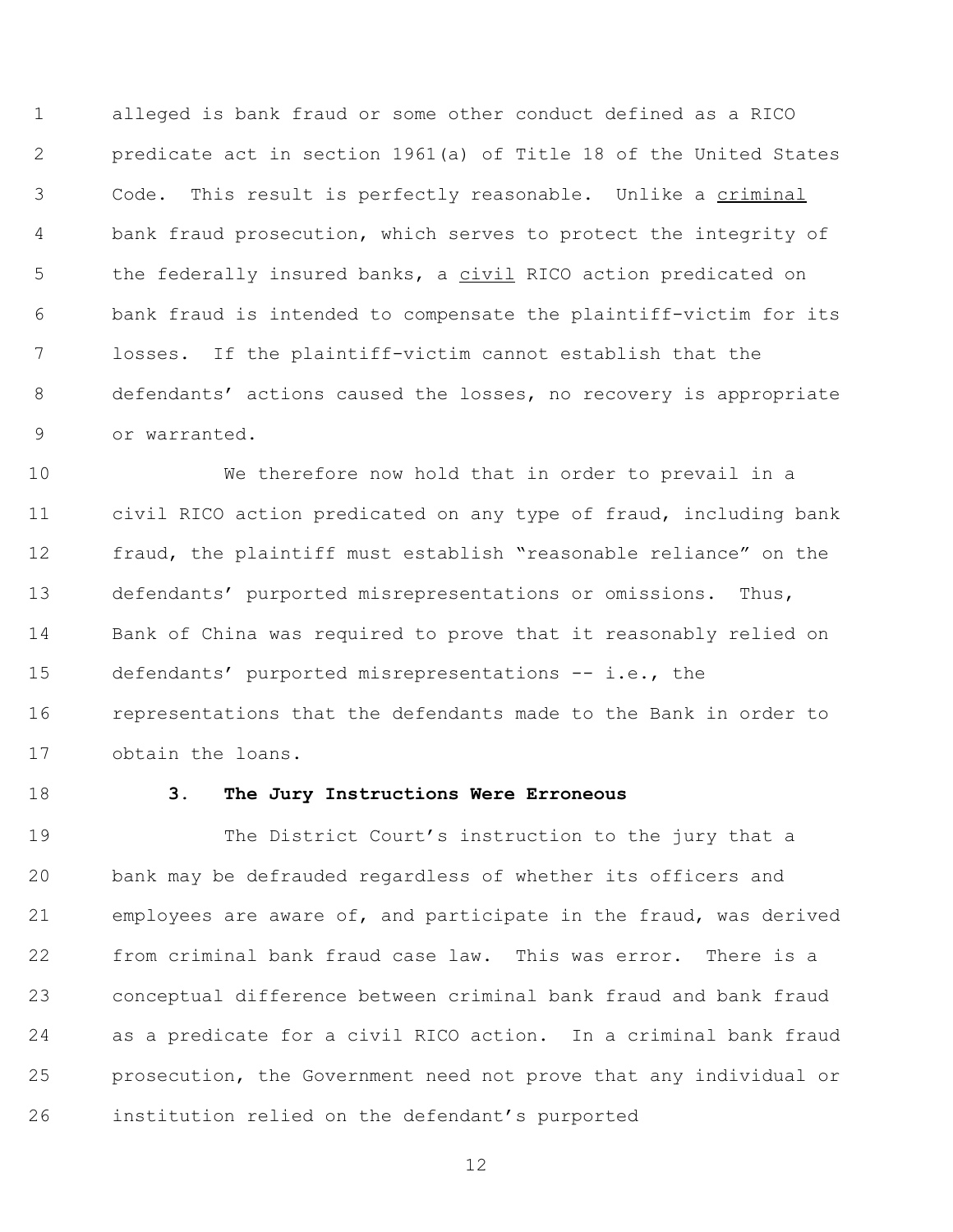1 misrepresentations, whereas in a civil RICO action predicated on 2 bank fraud, the plaintiff must demonstrate "reasonable reliance." 3 Nowhere did the District Court instruct the jury that in 4 determining whether the defendants had committed a civil RICO 5 violation,<sup>5</sup> it must consider and determine whether or not the 6 Bank reasonably relied on the defendants' purported 7 misrepresentations.<sup>6</sup>

8 Moreover, because the erroneous instruction derived 9 from criminal bank fraud law was inexplicably given as part of 10 the common law fraud charge<sup>7</sup> rather than the civil RICO charge, 11 it tainted the fraud charge. $8$  In its instructions on common law

The District Court instructed the jury that in order to prevail on its RICO claims, the Bank was required to prove that its injury was "proximately caused by the defendants in violation of RICO. An injury or damage is proximately caused when a wrongful act played a substantial part in bringing about or actually causing injury or damage, and that the injury or damage was either a direct result or a reasonably probable consequence of the act." Tr. at 1886. However, the District Court failed to instruct the jury that in order to establish that the defendants' acts proximately caused its injuries, the Bank was required to prove that it "reasonably relied" on the defendants' fraudulent acts.

Bank of China's common law fraud claim was separate from its civil RICO claim, and was not alleged as a predicate act.

<sup>&</sup>lt;sup>5</sup> The alleged predicate acts were mail, wire and bank fraud. Though we previously have held that a plaintiff seeking to recover in a civil RICO action predicated on mail fraud must establish "reasonable reliance" by the plaintiff, see Metromedia Co., 983 F.2d 350, the District Court did not so instruct the jury.

Of course, the instruction would have been incorrect even if given as part of the civil RICO charge because it misstated the law, but its effect would not have been as damaging.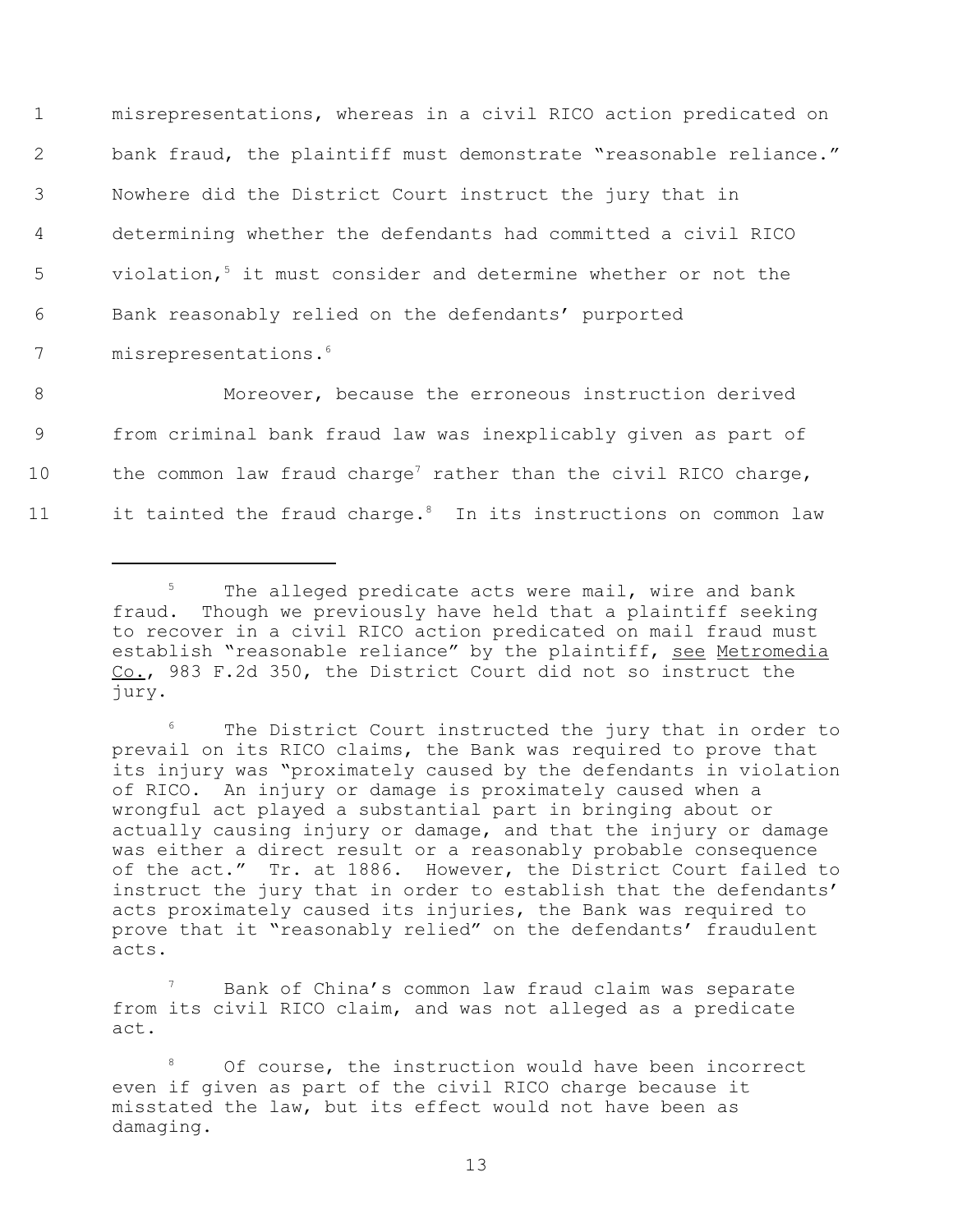fraud, the District Court instructed the jury that Bank of China was required to prove "reliance." However, this instruction immediately preceded the erroneous instruction derived from criminal bank fraud case law, which essentially eviscerated the reliance requirement -- the jury was told that Bank of China was required to prove "reliance" for the Bank to prevail on the 7 common law fraud claim, but it was also told that even if the officers and employees of the Bank knew of and participated in defendants' fraudulent activities, and therefore could not have 10 relied on the alleged misrepresentations in granting the loans, 11 the Bank nonetheless could be defrauded. See Tr. at 1867-1872; supra Part II.A.

 These two instructions are at best confusing, and at worst irreconcilable. As an entity, the Bank acts only through 15 its officers and employees.<sup>9</sup> See Cedric Kushner Promotions, Ltd. 16 v. King, 533 U.S. 158, 166 (2001); Suez Equity Investors, L.P. v. Toronto-Dominion Bank, 250 F.3d 87, 101 (2d Cir. 2001). Thus, the Bank cannot rely on misrepresentations unless its agents or employees rely on those misrepresentations. It follows that if

The District Court instructed the jury that certain of the defendants are corporations, and that as corporations, those defendants act only through their agents or employees. See Tr. at 1871. Although the District Court did note that the plaintiff is also an entity that acts only through its agents and employees, this instruction had essentially no effect because it was given in the context of the erroneous instruction -- the jury was instructed that the Bank acts only through its agents or employees, but the Bank nonetheless could rely on representation and be defrauded even if the Bank's agents and employees did not rely on the misrepresentations. See jury instruction, supra Part II.A.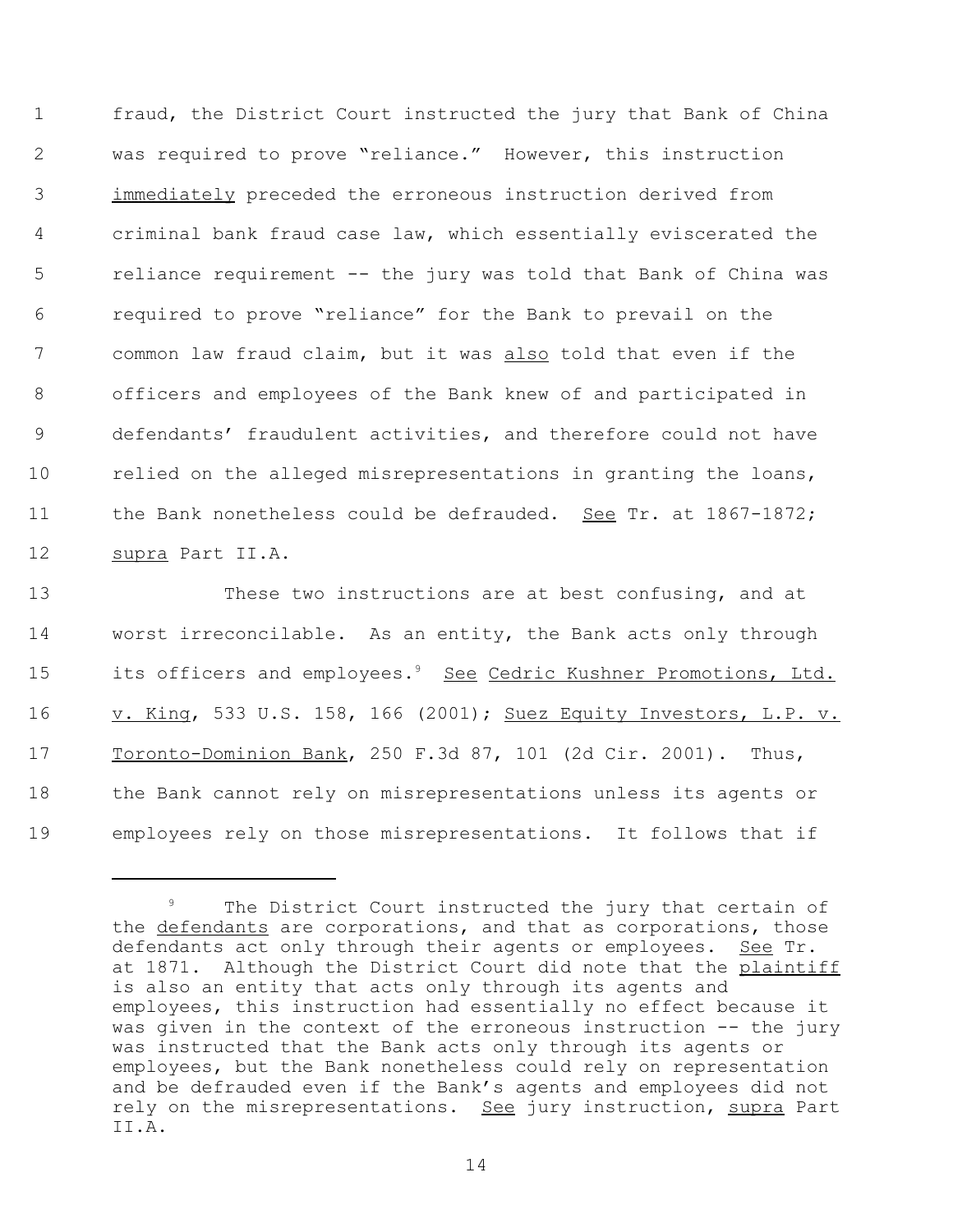the Bank's officers were aware of, and participated in the defendants' allegedly fraudulent activities, then neither they, 3 nor the Bank relied on the purported misrepresentations in granting loans to the defendants. By instructing the jury that the Bank could be defrauded even if its employees knew of or participated in the defendants' scheme, the District Court therefore relieved Bank of China of its burden to prove "reasonable reliance," an element of common law fraud and, as we now hold, the RICO predicate acts of mail, wire and bank fraud.

 Finally, the District Court correctly noted, during a conference with counsel, that when an agent acts adversely to its principal, the agent's actions and knowledge are not imputed to 13 the principal. See Tr. at 1741; see also Wight, 219 F.3d at 87 ("[T]he adverse interest exception rebuts the usual presumption that the acts and knowledge of an agent acting within the scope 16 of employment are imputed to the principal. . . . [M]anagement misconduct will not be imputed to the corporation if the officer acted entirely in his own interests and adversely to the interests of the corporation."). But the jury was never instructed on this fundamental principle. The doctrine, referred to as the "adverse interest exception," is entirely consistent with our present holding because it "is narrow and applies only when the agent has 'totally abandoned' the principal's interests." Id. (quoting In re Mediators, Inc., 105 F.3d 822, 827 (2d Cir. 1997)). Thus, if Bank of China's officers or employees were aware of, or participated in, defendants' scheme,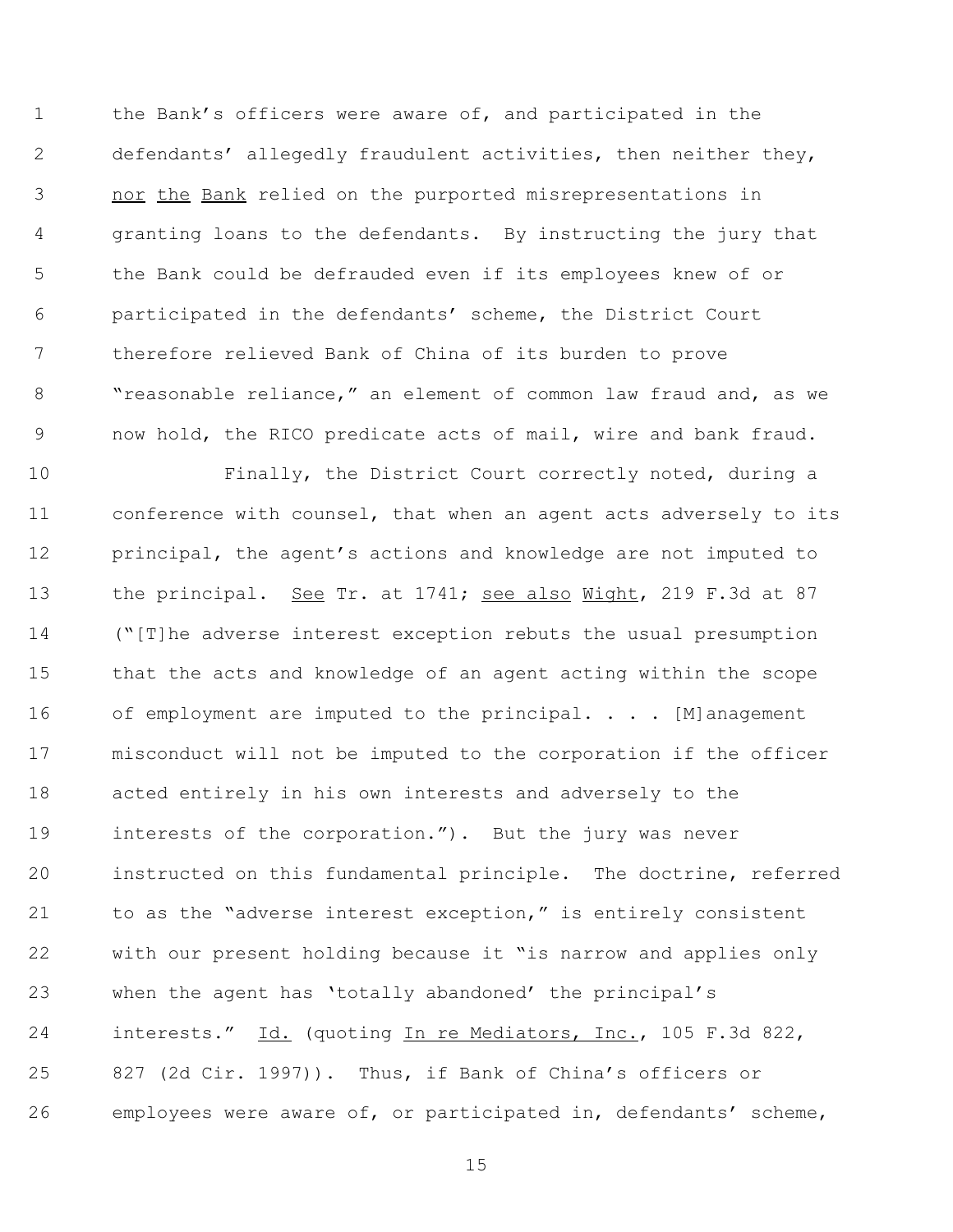their knowledge would be imputed to the Bank unless the employees' actions exhibited a "total abandonment" of Bank of China's interests. This clearly raises an issue of fact for the jury to decide. An appropriate instruction, given in conjunction with a "reasonable reliance" instruction for both the common law fraud and civil RICO claims, should have guided the jury in making this determination.

# **3. The Error Necessitates Reversal**

 Considering the charge as a whole, the District Court's instructions misstated the law. The charge was erroneous because it failed to inform the jury of an essential element of a civil 12 RICO action predicated on fraud, and inaccurately instructed the 13 jury with respect to the common law fraud claims. As a result, Bank of China was not required to sustain its burden of proof, and defendants were not able to put their defense before the 16 jury. Under these circumstances, we cannot conclude that the error was harmless because we are not "convinced that the error 18 did not influence the jury's verdict." Gordon, 232 F.3d at 115-16.

 At trial, defendants introduced evidence that throughout the period they obtained loans from Bank of China, they socialized extensively with officers of the Bank and spent time with the officers in the Cayman Islands. According to defendants, these officers were intimately familiar with the defendants' transactions. Defendants presented further evidence that essentially every manager and deputy manager with whom the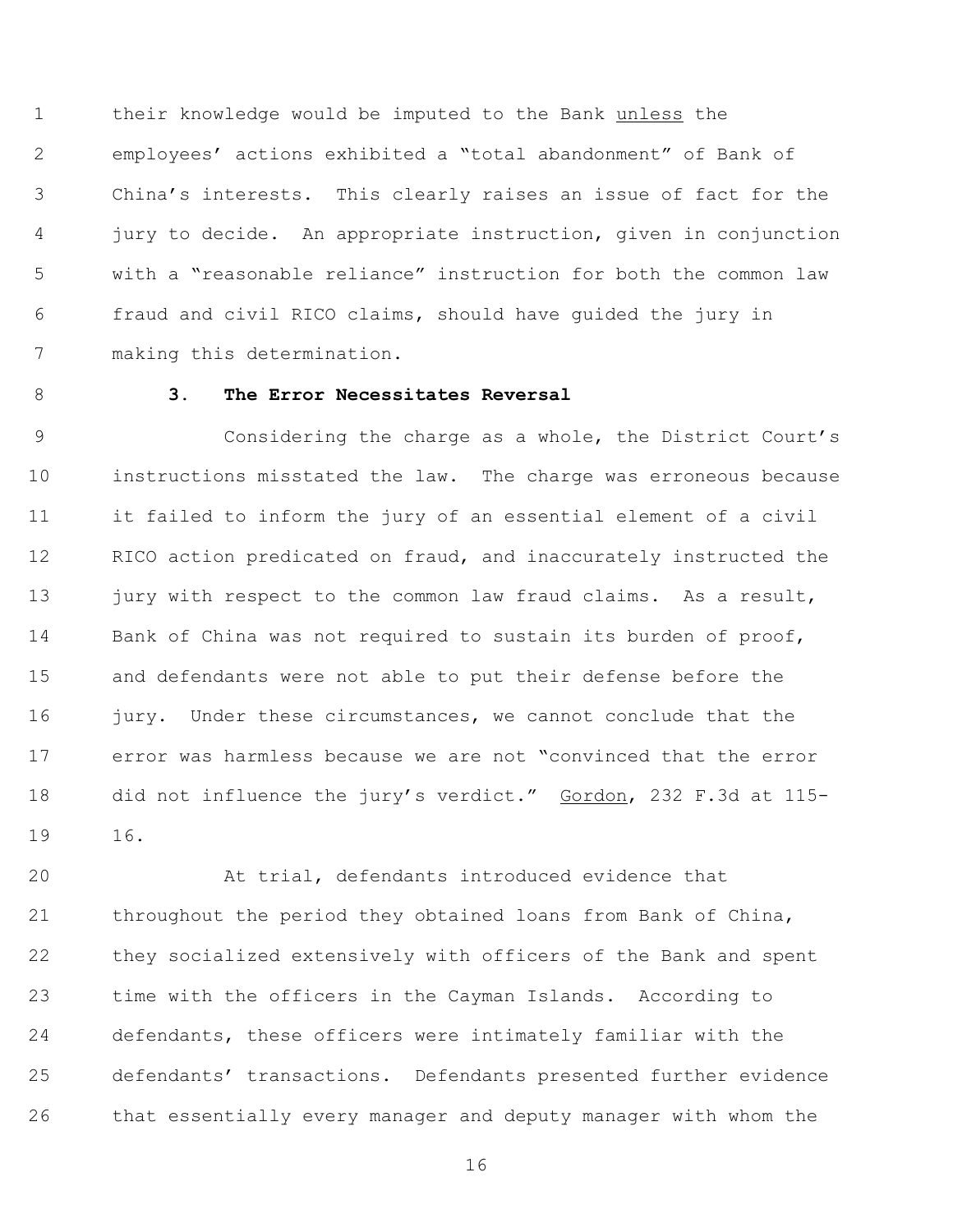defendants dealt at the New York Branch was terminated, demoted or transferred out of that Branch following the Bank's internal investigation of defendants' transactions. See Tr. 435-50, 460- 63, 486-90, 648-49. Bank of China did not call the transferred and terminated employees as witnesses, and because all of the employees are outside the District Court's subpoena power, the defendants were unable to call them. Huang Yangxin, the only Bank of China employee who testified, did not work in the New York Branch during most of the period that the defendants obtained loans from the Bank, and therefore he had no knowledge of various meetings regarding the transactions that defendants 12 contend they had with New York Branch officers. Thus, there certainly was evidence from which the jury could have inferred 14 that the Bank's employees or agents were aware of the defendants' 15 purportedly fraudulent representations, and that therefore, the 16 Bank did not rely on the representations. However, the jury charge did not require Bank of China to prove that it relied on 18 the misrepresentations or that the officers were acting ultra 19 vires. As a result of the erroneous jury instruction, the jury was precluded from even considering this defense. Thus, because the jury charge "d[id] not adequately inform the jury on the 22 law," Anderson, 17 F.3d at 556, and "improperly direct[ed] the 23 jury on whether the plaintiff [] satisfied [its] burden of proof, 24 it is not harmless error . . .". Gordon, 232 F.3d at 115-16 (citations and quotation marks omitted).

Finally, the error is particularly troubling in the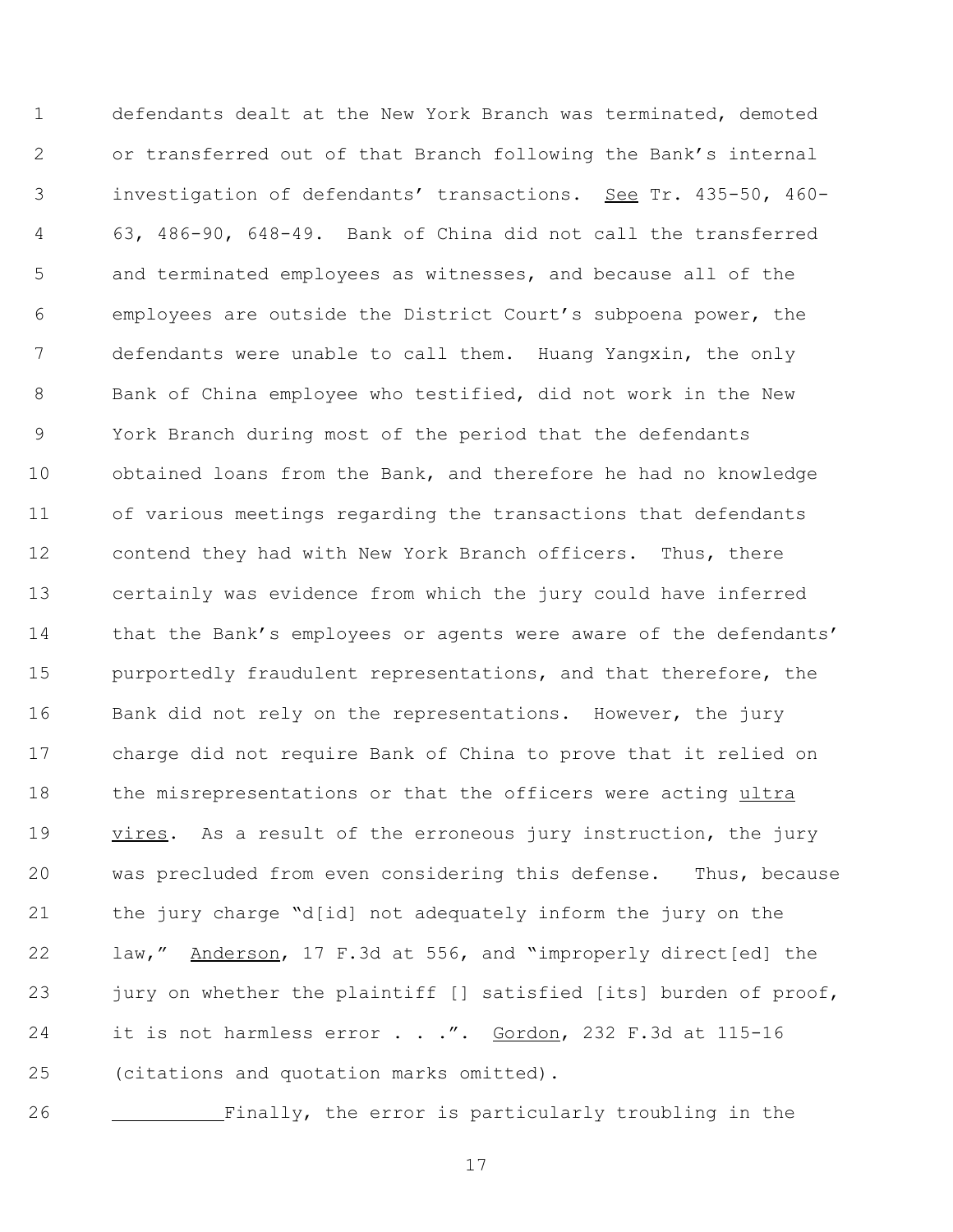1 context of a civil RICO action, where defendants are subject to 2 treble damages. Accordingly, we reverse the judgment and remand 3 for a new trial.

#### 4 **B. Testimony of Huang Yangxin**

5 At trial, the District Court allowed plaintiff's witness Huang Yangxin, a Bank of China employee, to testify to the following: (1) that certain transactions between defendants NBM and GEG did not comport with the business community's understanding of normal, true, trade transactions between a buyer 10 and seller; (2) the concept of a "trust receipt," and how it works in the context of an international commercial transaction; and (3) that it is considered fraud when an importer presents a trust receipt to a bank to obtain a loan knowing that there are no real goods involved. The District Court found that Huang's testimony was admissible based on his many years of experience in 16 international banking and trade, $10$  and concluded that the

<sup>&</sup>lt;sup>10</sup> Huang testified for several days, and his testimony spans nearly 1000 pages of the trial transcript. Defendants objected to much of the testimony, including Huang's description of a "trust receipt" and his conclusions concerning the defendants' transactions. At times, defendants did not specify the nature of their objections, including their objections to much of the "trust receipt" testimony, and the District Judge did not explain why he allowed the testimony. See Tr. at 247-50. In overruling one of the objections, the District Judge noted that Huang had years of experience in the international banking business. See id. at 259. However, he also said that Huang's testimony was "common sense," thus suggesting that he may not have relied entirely on Huang's experience in international banking in overruling the objection. See id. In any event, because defendants consistently objected to the testimony, their objections were preserved. Moreover, although the district judge's reasoning for allowing some of the testimony is not entirely clear, we conclude that admission of the testimony was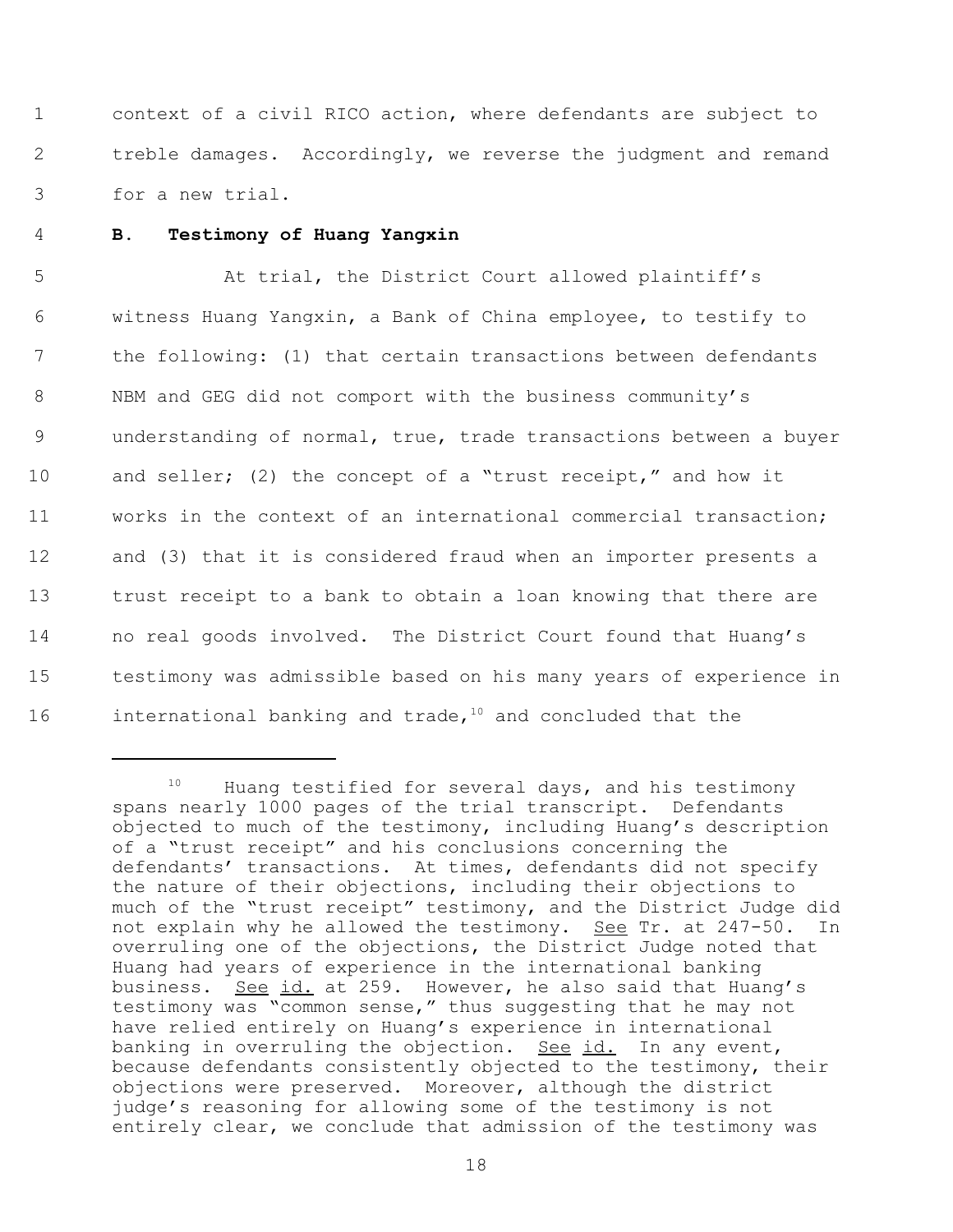1 testimony satisfied the requirements for lay opinion testimony 2 under Federal Rule of Evidence 701.<sup>11</sup>

 The admission of this testimony pursuant to Rule 701 was error because it was not based entirely on Huang's perceptions; the District Court abused its discretion to the extent it admitted the testimony based on Huang's experience and specialized knowledge in international banking. Subsection (c) of Rule 701, which was amended in 2000, explicitly bars the admission of lay opinions that are "based on scientific, technical, or other specialized knowledge within the scope of Rule 702." Fed. R. Evid. 701(c). The Advisory Committee explained that the purpose of Rule 701(c) is "to eliminate the risk that the reliability requirements set forth in Rule 702 will be evaded through the simple expedient of proffering an expert in lay witness clothing." Fed. R. Evid. 701 advisory committee's 16 note. That is, in part, what happened here.

17 Testimony admitted pursuant to Rule 701 must be 18 "rationally based on the perception of the witness." Fed. R. 19 Evid. 701(a). To some extent, Huang's testimony was based on his

an abuse of discretion because the testimony was, in large part, not clearly based on Huang's perceptions.

Federal Rule of Evidence 701 states: "If the witness is not testifying as an expert, the witness' testimony in the form of opinions or inferences is limited to those opinions or inferences which are (a) rationally based on the perception of the witness, (b) helpful to a clear understanding of the witness' testimony or the determination of a fact in issue, and (c) not based on scientific, technical, or other specialized knowledge. . . ."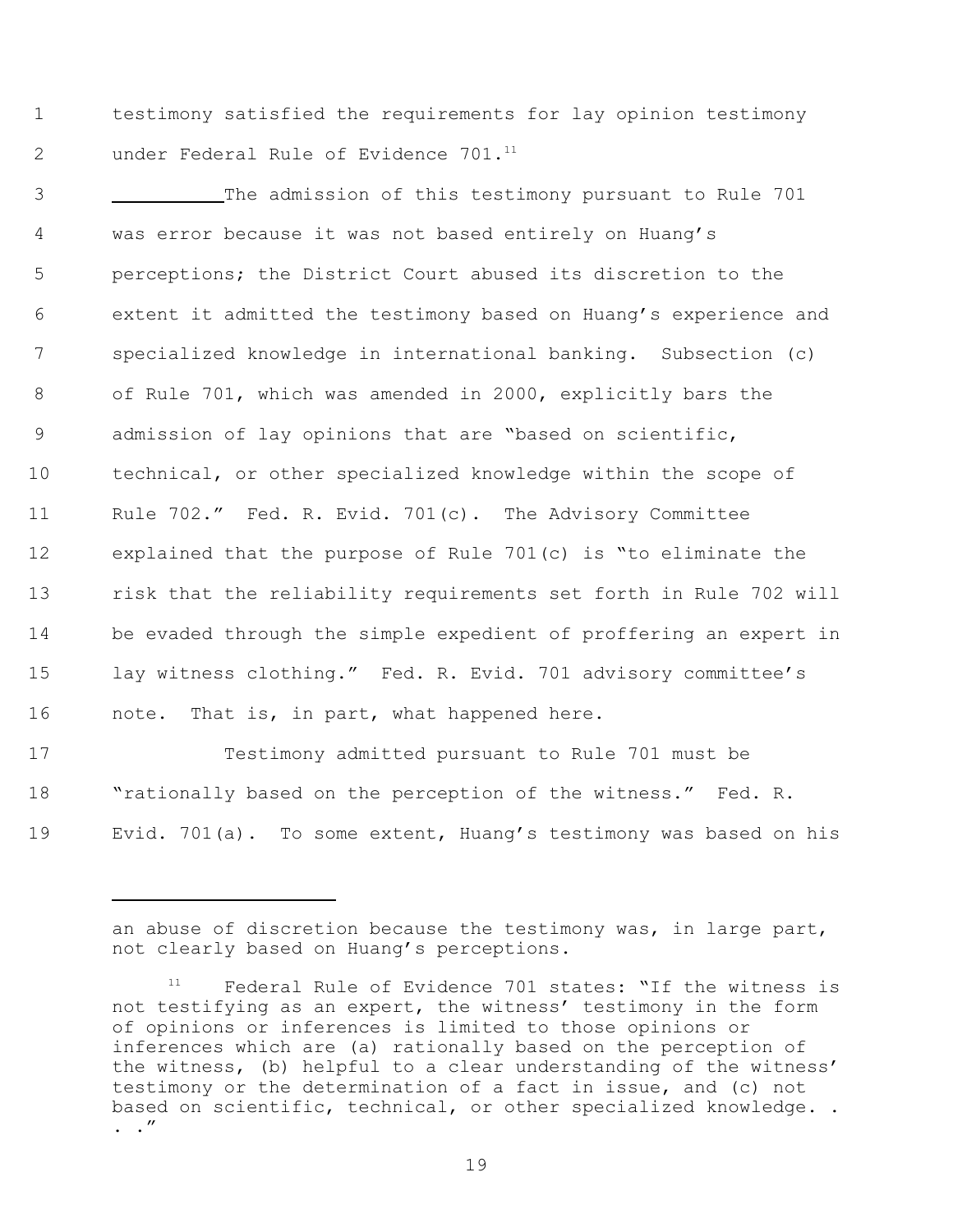perceptions. As a Bank of China employee, Huang was assigned to investigate defendants' activities at the tail-end of their scheme and after Bank of China stopped doing business with them. Huang's senior role at the Bank and his years of experience in international banking made him particularly well-suited to undertake such an investigation and was likely a factor in the Bank's decision to assign the task to him. The fact that Huang has specialized knowledge, or that he carried out the investigation because of that knowledge, does not preclude him from testifying pursuant to Rule 701, so long as the testimony was based on the investigation and reflected his investigatory findings and conclusions, and was not rooted exclusively in his expertise in international banking. "Such opinion testimony is admitted not because of experience, training or specialized knowledge within the realm of an expert, but because of the particularized knowledge that the witness has by virtue of his [] position in the business." Fed. R. Evid. 701 advisory committee's note. Thus, to the extent Huang's testimony was grounded in the investigation he undertook in his role as a Bank of China employee, it was admissible pursuant to Rule 701 of the Federal Rules of Evidence because it was based on his perceptions. See United States v. Glenn, 312 F.3d 58, 67 (2d Cir. 2002) ("[A] lay opinion must be rationally based on the perception of the witness. This requirement is the familiar requirement of first-hand knowledge or observation." (citations and quotations omitted)).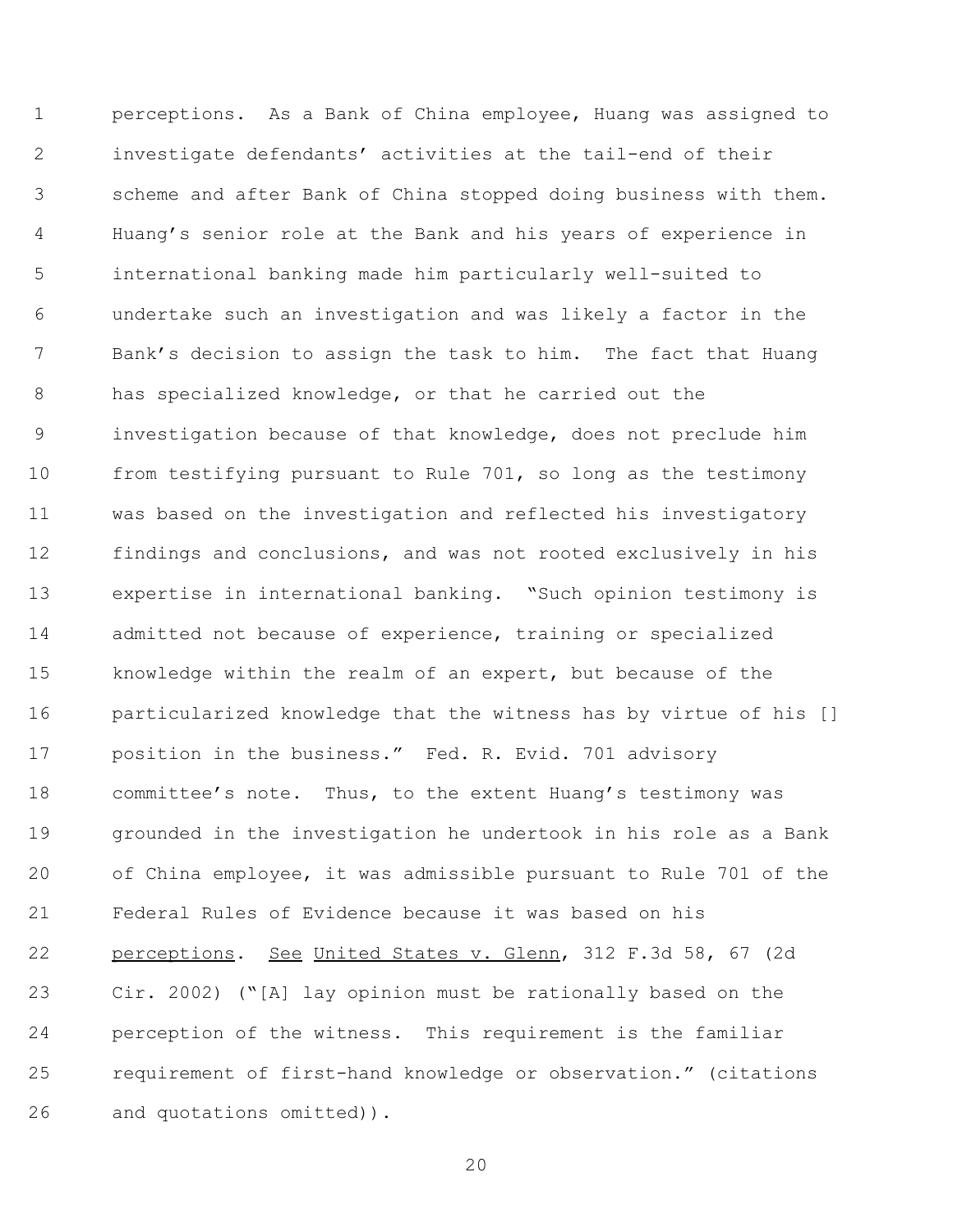However, to the extent Huang's testimony was not a product of his investigation, but rather reflected specialized knowledge he has because of his extensive experience in international banking, its admission pursuant to Rule 701 was error. Thus, Huang's explanations regarding typical international banking transactions or definitions of banking terms, and any conclusions that he made that were not a result of 8 his investigation, were improperly admitted. Of course, these opinions may, nonetheless, have been admissible pursuant to Rule 702 because "[c]ertainly it is possible for the same witness to provide lay and expert testimony in a single case." Fed. R. Evid. 701, advisory committee's note (citing United States v. Figueroa-Lopez, 125 F.3d 1241, 1246 (9th Cir. 1997)). But before such testimony could have been proffered pursuant to Rule 702, Bank of China was obligated to satisfy the reliability requirements set forth in that Rule, and disclose Huang as an 17 expert<sup>12</sup> pursuant to Rule 26(a)(2)(A) of the Federal Rules of

 $12$  The failure to identify Huang as an expert is particularly troubling because the District Court ruled that defendants could not call an expert unless Bank of China called its disclosed expert. This ruling was the result of defendants' failure to adhere to the District Court's deadline for disclosing experts -- defendants' disclosure was a month late, and did not adhere to the expert disclosure requirements set forth in Rule 26 of the Federal Rules of Civil Procedure. By motion in limine, Bank of China sought to preclude defendants from calling an expert because of the untimely and deficient disclosure. The District Court denied the motion, but ruled that because of defendants' failure to timely and properly disclose, their expert would only be permitted to testify if Bank of China's expert testified. Presumably because of the ruling, Bank of China elected not to call the expert that it had disclosed, and therefore defendants were barred from calling their expert.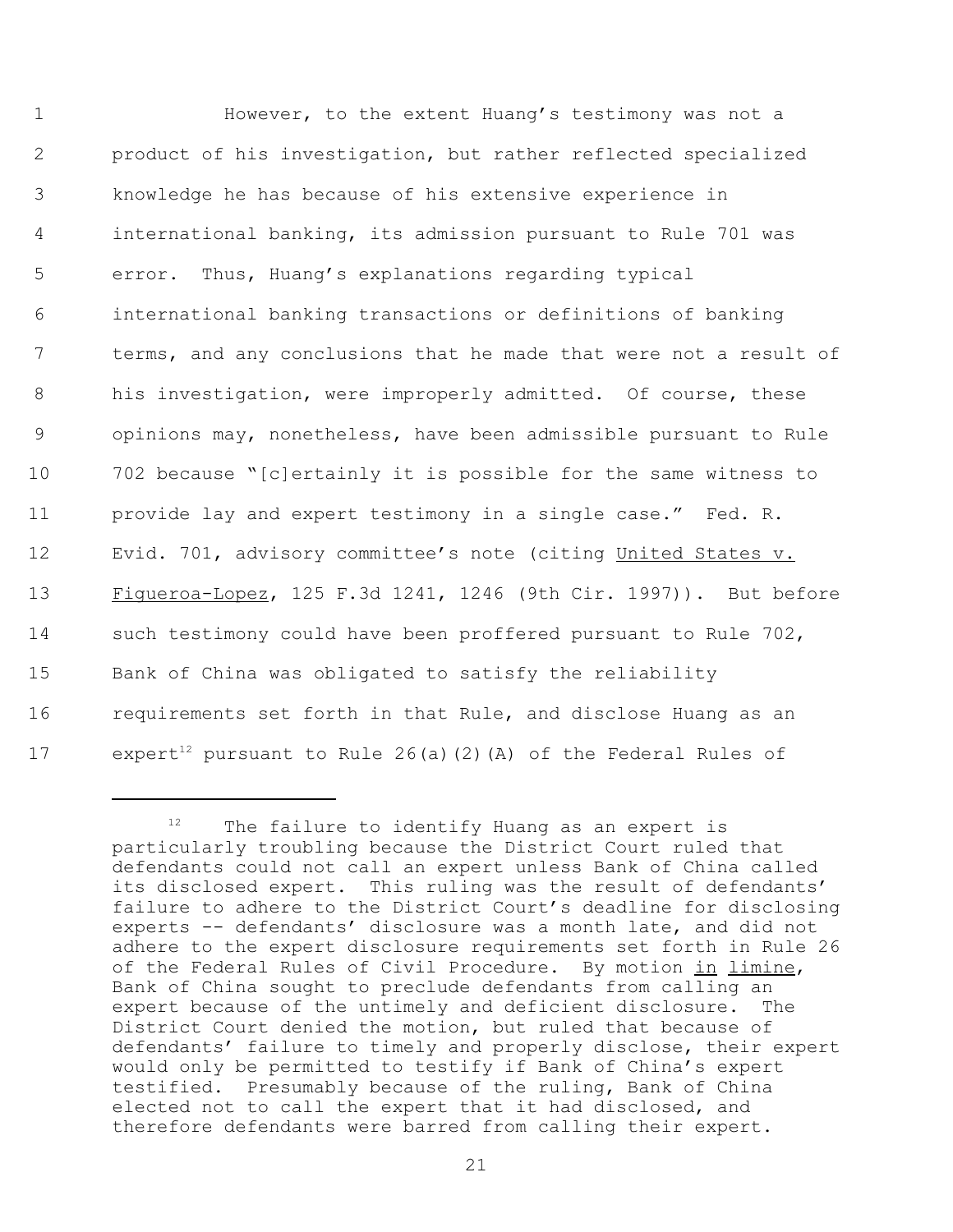1 Civil Procedure.<sup>13</sup>

2 We have not previously addressed the consequence of a 3 District Court's improper admission of evidence in violation of 4 Rule 701(c).<sup>14</sup> However, at least one other Circuit has concluded

Thus, had Huang properly been disclosed as an expert, defendants would have been permitted to call their expert pursuant to the District Court's ruling.

 $13$  Notably, although defendants were entitled to notice, pursuant to Rule  $26(a)(2)(A)$ , that Huang would testify as an expert, they were not entitled to an expert report under Rule 26(a)(2)(B). This Rule only requires "a witness who is retained or specially employed to provide expert testimony in the case or whose duties as an employee of the party regularly involve giving expert testimony" to prepare a signed written report. Where the witness is not specially retained or employed to give expert testimony, or does not regularly give expert testimony in his or her capacity as an employee, no expert report is required. See Lewis v. Triborough Bridge and Tunnel Auth., No. 97 Civ. 0607, 2001 WL 21256, at \* 1 (S.D.N.Y. Jan. 9, 2001) ("It is well established that Fed. R. Civ. P. 26(a)(2) only requires a written report for a witness retained or specially employed to provide expert testimony in the case, or whose duties as a party's employee regularly involve giving expert testimony."); Peck v. Hudson City Sch. Dist., 100 F. Supp. 2d 118, 121 (N.D.N.Y. 2000) ("The plain language of Fed. R. Civ. P. 26(a)(2) only requires a written report for a witness retained or specially employed to provide expert testimony in the case, or whose duties as a party's employee regularly involve the giving of expert testimony."); Kent v. Katz, No. 2:99 Civ. 189, 2000 WL 33711516, at  $*1$  (D. Vt. Aug. 9, 2000) ("The structure of Rule 26(a)(2) provides a clear distinction between the retained class of experts and the unretained class of experts. . . . This distinction protects experts from preparing reports when they are not retained to do so and when it is outside the scope of their regular duties." (citations and quotations omitted)); Salas v. United States, 165 F.R.D. 31, 33 (W.D.N.Y. 1995) (same). Because Huang was not specially retained to provide expert testimony, and his duties as an employee of Bank of China do not regularly include giving expert testimony, Rule 26(a)(2)(B) does not apply.

Weinstein's Federal Evidence cites no case law regarding the application of amended Rule 701, or the effect of improper admission of evidence in violation of Rule 701(c). See Weinstein's Federal Evidence § 701.03[4]. However, Weinstein's explains that,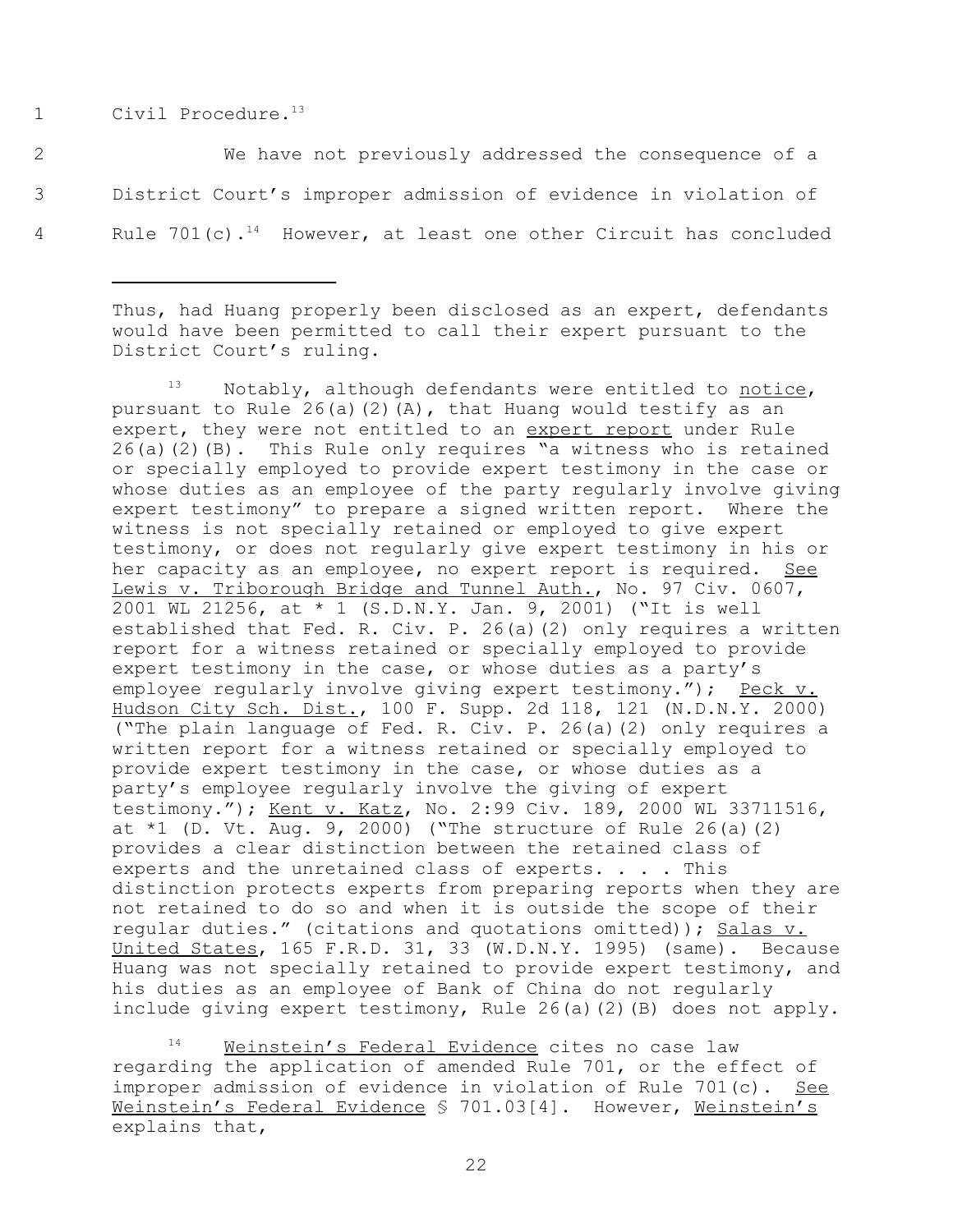that erroneous admission of evidence in violation of Rule 701(c) is, like other erroneous evidentiary rulings, reviewed under the "harmless error" standard. See United States v. Griffin, 324 F.3d 330, 347-48 (5th Cir. 2003) (expert testimony admitted erroneously in violation of Rule 701(c) subject to "harmless error" analysis). Moreover, we have consistently held that erroneous evidentiary rulings, including rulings regarding expert testimony, are reviewed under the "harmless error" standard. See Parker v. Reda, 327 F.3d 211, 213 (2d Cir. 2003) ("This Court will order a new trial only if the introduction of inadmissible evidence was a clear abuse of discretion and was so clearly prejudicial to the outcome of the trial that we are convinced that the jury has reached a seriously erroneous result or that 14 the verdict is a miscarriage of justice." (quotations omitted)); Hygh v. Jacobs, 961 F.2d 359, 364-65 (2d Cir. 1992) (erroneous 16 admission of expert testimony reviewed under the "harmless error" standard); cf. United States v. Diallo, 40 F.3d 32, 35 (2d Cir. 1994) (district court's erroneous conclusion that a witness was not qualified as an expert reviewed under the "harmless error"

<sup>[</sup>t]he purposes of the amendment are twofold. First, it ensures that evidence qualifying as expert testimony under Rule 702 will not evade the reliability scrutiny mandated by the Supreme Court's Daubert decision and the 2000 amendment to Rule 702. Second, it also provides assurance that parties will not use Rule 701 to evade the expert witness pretrial disclosure requirements of Rule 26 of the Federal Rules of Civil Procedure and Rule 16 of the Federal Rules of Criminal Procedure.